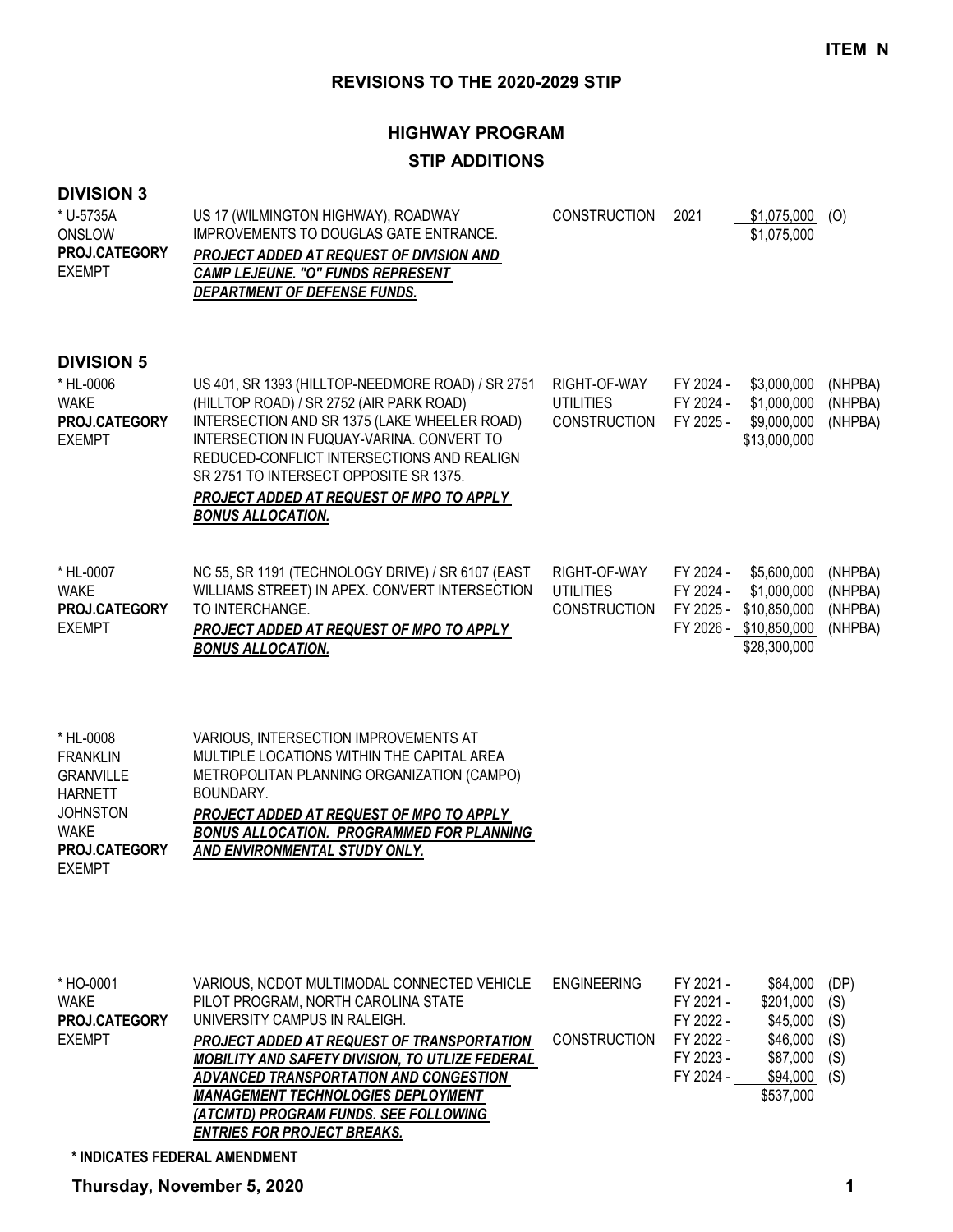# **HIGHWAY PROGRAM**

### **STIP ADDITIONS**

| <b>DIVISION 5</b>                                                                                         |                                                                                                                                                                                                                                                                                                                                                                                                                                                                                                                                   |                                                           |                                                                                                                                                                                                 |                                                                                                                                                                                        |                                                                                                               |
|-----------------------------------------------------------------------------------------------------------|-----------------------------------------------------------------------------------------------------------------------------------------------------------------------------------------------------------------------------------------------------------------------------------------------------------------------------------------------------------------------------------------------------------------------------------------------------------------------------------------------------------------------------------|-----------------------------------------------------------|-------------------------------------------------------------------------------------------------------------------------------------------------------------------------------------------------|----------------------------------------------------------------------------------------------------------------------------------------------------------------------------------------|---------------------------------------------------------------------------------------------------------------|
| * HO-0001A<br><b>WAKE</b><br>PROJ.CATEGORY<br><b>EXEMPT</b>                                               | NCDOT MULTIMODAL CONNECTED VEHICLE PILOT<br>PROGRAM, NORTH CAROLINA STATE UNIVERSITY<br>CAMPUS IN RALEIGH. CONNECTED VEHICLE<br>INFRASTRUCTURE, TRAFFIC SIGNAL SYSTEM<br>IMPROVEMENTS, SAFETY APPLICATION, TRANSIT<br>SIGNAL PRIORITY APPLICATION, DATA COLLECTION<br>AND MANAGEMENT, ECO DRIVING APPLICATION.<br>PROJECT ADDED AT REQUEST OF TRANSPORTATION<br>MOBILITY AND SAFETY DIVISION, TO UTLIZE FEDERAL<br>ADVANCED TRANSPORTATION AND CONGESTION<br><b>MANAGEMENT TECHNOLOGIES DEPLOYMENT</b><br>(ATCMTD) PROGRAM FUNDS. | <b>ENGINEERING</b><br>RIGHT-OF-WAY<br><b>CONSTRUCTION</b> | FY 2021 -<br>FY 2021 -<br>FY 2022 -<br>FY 2022 -<br>FY 2023 -<br>FY 2023 -<br>FY 2022 -<br>FY 2022 -<br>FY 2021 -<br>FY 2021 -<br>FY 2022 -<br>FY 2022 -<br>FY 2023 -<br>FY 2023 -<br>FY 2024 - | \$85,000<br>\$84,000<br>\$70,000<br>\$70,000<br>\$37,000<br>\$37,000<br>\$24,000<br>\$24,000<br>\$804,000<br>\$804,000<br>\$431,000<br>\$430,000<br>\$282,000<br>\$282,000<br>\$71,000 | (DP)<br>(S)<br>(DP)<br>(S)<br>(DP)<br>(S)<br>(DP)<br>(S)<br>(DP)<br>(S)<br>(DP)<br>(S)<br>(DP)<br>(S)<br>(DP) |
|                                                                                                           |                                                                                                                                                                                                                                                                                                                                                                                                                                                                                                                                   |                                                           | FY 2024 -                                                                                                                                                                                       | \$70,000<br>\$3,605,000                                                                                                                                                                | (S)                                                                                                           |
| * HO-0001B<br><b>WAKE</b><br>PROJ.CATEGORY<br><b>EXEMPT</b>                                               | NCDOT MULTIMODAL CONNECTED VEHICLE PILOT<br>PROGRAM, NORTH CAROLINA STATE UNIVERSITY<br>CAMPUS IN RALEIGH. SYSTEMS ENGINEERING, GRANT<br><b>ADMINISTRATION</b><br>PROJECT ADDED AT REQUEST OF TRANSPORTATION<br>MOBILITY AND SAFETY DIVISION, TO UTLIZE FEDERAL<br>ADVANCED TRANSPORTATION AND CONGESTION<br><b>MANAGEMENT TECHNOLOGIES DEPLOYMENT</b><br>(ATCMTD) PROGRAM FUNDS.                                                                                                                                                 | <b>ENGINEERING</b>                                        | FY 2021 -<br>FY 2021 -<br>FY 2022 -<br>FY 2022 -<br>FY 2023 -<br>FY 2023 -<br>FY 2024 -<br>FY 2024 -                                                                                            | \$25,000<br>\$125,000<br>\$15,000<br>\$15,000<br>\$5,000<br>\$5,000<br>\$5,000<br>\$5,000<br>\$200,000                                                                                 | (DP)<br>(S)<br>(DP)<br>(S)<br>(DP)<br>(S)<br>(DP)<br>(S)                                                      |
| * HO-0001C<br><b>WAKE</b><br>PROJ.CATEGORY<br><b>EXEMPT</b>                                               | NCDOT MULTIMODAL CONNECTED VEHICLE PILOT<br>PROGRAM, NORTH CAROLINA STATE UNIVERSITY<br>CAMPUS IN RALEIGH.BEFORE & AFTER STUDY,<br><b>EXPANSION FEASIBILITY STUDY</b><br>PROJECT ADDED AT REQUEST OF TRANSPORTATION<br>MOBILITY AND SAFETY DIVISION, TO UTLIZE FEDERAL<br>ADVANCED TRANSPORTATION AND CONGESTION<br><b>MANAGEMENT TECHNOLOGIES DEPLOYMENT</b><br>(ATCMTD) PROGRAM FUNDS.                                                                                                                                          | <b>ENGINEERING</b>                                        | FY 2021 -<br>FY 2021 -<br>FY 2022 -<br>FY 2022 -<br>FY 2023 -<br>FY 2023 -<br>FY 2024 -<br>FY 2024 -                                                                                            | \$30,000<br>\$30,000<br>\$13,000<br>\$12,000<br>\$87,000<br>\$88,000<br>\$25,000<br>\$25,000<br>\$310,000                                                                              | (DP)<br>(S)<br>(DP)<br>(S)<br>(DP)<br>(S)<br>(DP)<br>(S)                                                      |
| <b>DIVISION 6</b><br>* HO-0002C<br><b>BRUNSWICK</b><br><b>COLUMBUS</b><br><b>ROBESON</b><br>PROJ.CATEGORY | US 74, I-95 IN LUMBERTON TO I-140 IN WILMINGTON.<br>INSTALL BROADBAND.<br>PROGRAMMED FOR PLANNING AND ENVIRONMENTAL<br>STUDY ONLY. FEDERAL INFRA GRANT PROJECT.                                                                                                                                                                                                                                                                                                                                                                   |                                                           |                                                                                                                                                                                                 |                                                                                                                                                                                        |                                                                                                               |

**STATEWIDE** 

**\* INDICATES FEDERAL AMENDMENT**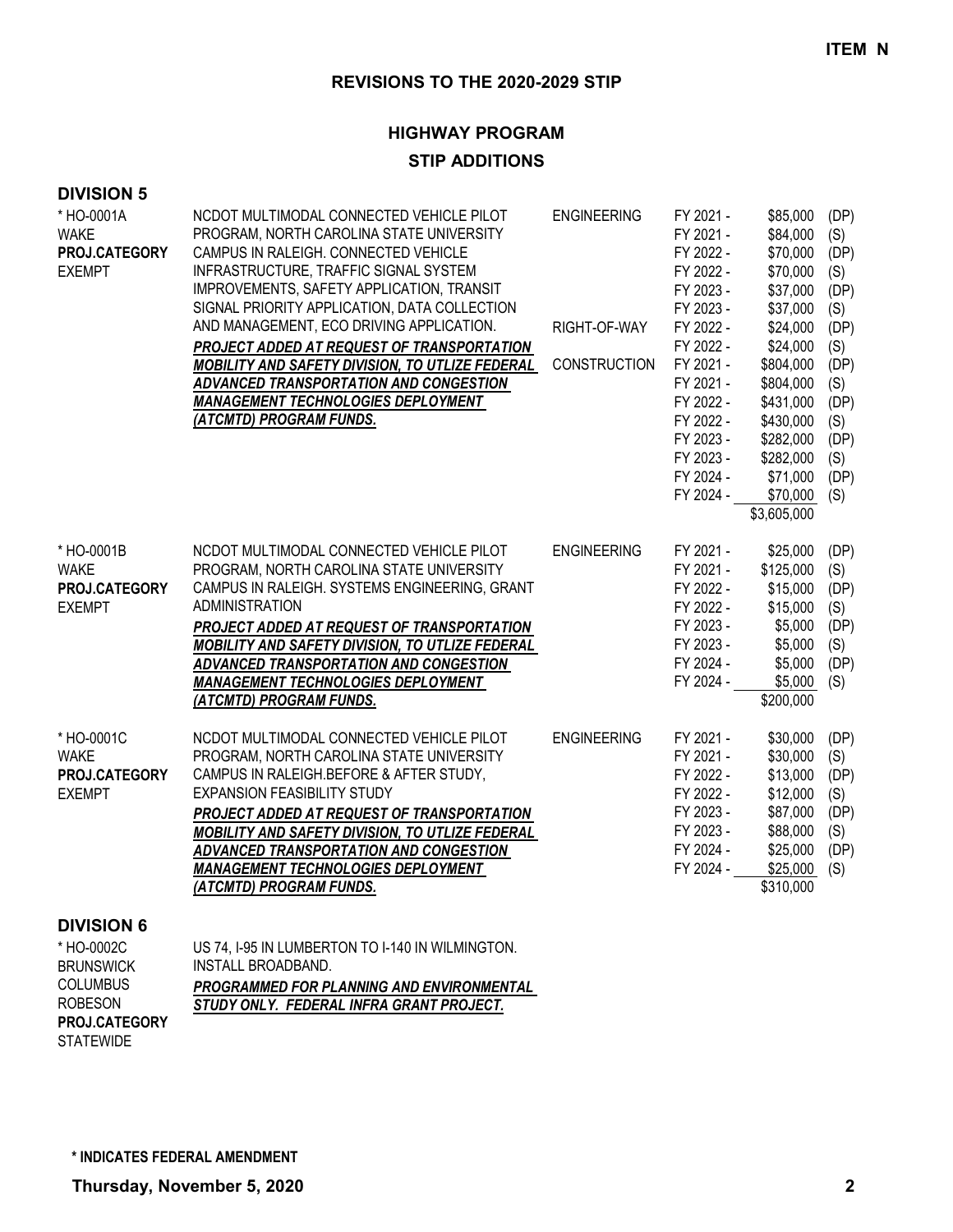# **HIGHWAY PROGRAM STIP ADDITIONS**

#### **DIVISION 6**

US 74, EASTERN END OF MONROE BYPASS TO I-140 IN WILMINGTON. VULNERABILITY ASSESSMENTS. INSTALLATION OF FLOOD GAUAGES, AND FLOOD MONITORING. *PROGRAMMED FOR PLANNING AND ENVIRONMENTAL STUDY ONLY. FEDERAL INFRA GRANT PROJECT.* \* HO-0002D ANSON BRUNSWICK **COLUMBUS** RICHMOND ROBESON SCOTLAND UNION **STATEWIDE PROJ.CATEGORY**

#### **DIVISION 10**

| * HO-0002B           | US 74, EASTERN END OF MONROE BYPASS TO 1-95 IN   |
|----------------------|--------------------------------------------------|
| ANSON                | LUMBERTON. INSTALL BROADBAND AND ITS             |
| <b>RICHMOND</b>      | COMPONENTS INCLUDING CONNECTIONS TO SIGNAL       |
| <b>ROBESON</b>       | SYSTEMS, DMS, AND CCTV.                          |
| <b>SCOTLAND</b>      | <b>PROGRAMMED FOR PLANNING AND ENVIRONMENTAL</b> |
| <b>UNION</b>         | STUDY ONLY. FEDERAL INFRA GRANT PROJECT.         |
| <b>PROJ.CATEGORY</b> |                                                  |
| <b>STATEWIDE</b>     |                                                  |

| * TA-4710            | CATS, REPLACEMENT BUS                                | <b>CAPITAL</b> | FY 2021 - | \$888,000   | (S)    |
|----------------------|------------------------------------------------------|----------------|-----------|-------------|--------|
| <b>MECKLENBURG</b>   | ADD PROJECT TA-4710 TO STIP FOR FFY 2020-2023.       |                | FY 2021 - | \$888,000   | (L)    |
| <b>PROJ.CATEGORY</b> | <b>PROJECT PREVIOUSLY IN PRIOR STIP, NEW PROJECT</b> |                | FY 2021 - | \$5,000,000 | (5307) |
|                      | DEVELOPED FOR FEDERAL FUNDING AWARD.                 |                | FY 2021 - | \$2,100,000 | (5339) |
|                      | PROJECT ADDED AT THE REQUEST OF CRTPO MPO.           |                | FY 2022 - | \$913,000   | (S)    |
|                      |                                                      |                | FY 2022 - | \$913,000   | (L)    |
|                      |                                                      |                | FY 2022 - | \$5,200,000 | (5307) |
|                      |                                                      |                | FY 2022 - | \$2,100,000 | (5339) |
|                      |                                                      |                | FY 2023 - | \$925,000   | (S)    |
|                      |                                                      |                | FY 2023 - | \$925,000   | (L)    |
|                      |                                                      |                | FY 2023 - | \$5,300,000 | (5307) |

FY 2023 - \$2,100,000 (5339) \$27,252,000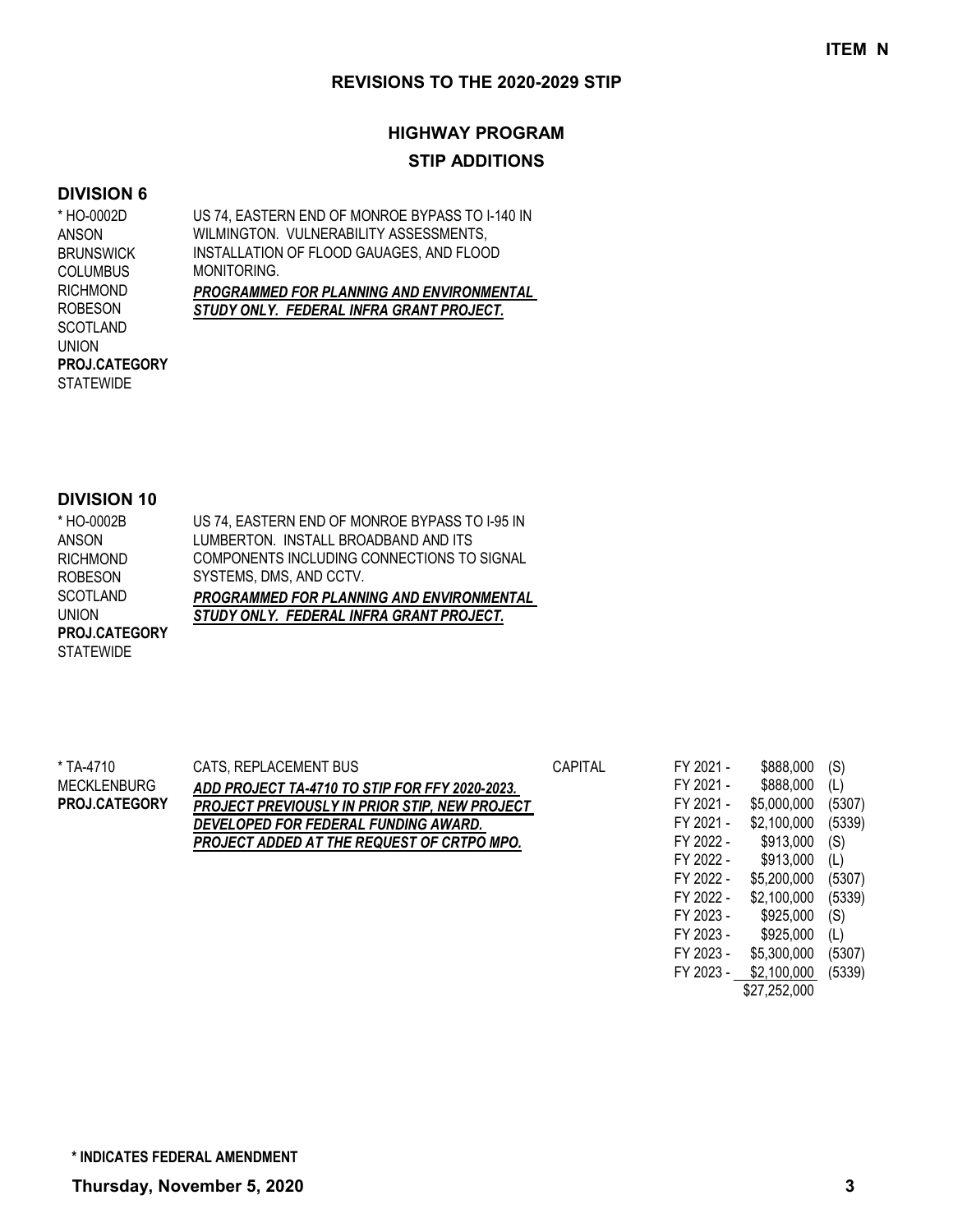# **HIGHWAY PROGRAM**

# **STIP ADDITIONS**

### **DIVISION 10**

| * TC-0014<br><b>MECKLENBURG</b><br>PROJ.CATEGORY        | CATS, EXPANSION VANPOOL<br>ADD PROJECT TC-0014 TO STIP FOR FFY 2021. NEW<br>PROJECT DEVELOPED FOR FEDERAL FUNDING<br>AWARD. PROJECT ADDED AT THE REQUEST OF<br>CRTPO MPO.                                                                           | <b>CAPITAL</b>  | FY 2021 -<br>FY 2021 -<br>FY 2021 - | \$17,000<br>\$17,000<br>\$140,000<br>\$174,000                                       | (S)<br>(L)<br>(5307)        |
|---------------------------------------------------------|-----------------------------------------------------------------------------------------------------------------------------------------------------------------------------------------------------------------------------------------------------|-----------------|-------------------------------------|--------------------------------------------------------------------------------------|-----------------------------|
| * TP-5156<br><b>MECKLENBURG</b><br><b>PROJ.CATEGORY</b> | ADD A LIGHT RAIL STATION ON THE LYNX BLUE LINE<br>NEAR IVERSON WAY IN SOUTH CHARLOTTE<br>ADD PROJECT TP-5156 TO STIP FOR FFY 2021-2023.<br>NEW PROJECT DEVELOPED FOR FEDERAL FUNDING<br>AWARD. PROJECT ADDED AT THE REQUEST OF<br><b>CRTPO MPO.</b> | <b>CAPITAL</b>  | 2021<br>2022<br>2023                | \$1,582,000<br>\$3,000,000<br>$$3,000,000$ (L)<br>\$7,582,000                        | (L)<br>(L)                  |
| * TU-0001<br><b>MECKLENBURG</b><br><b>PROJ.CATEGORY</b> | CATS, LYNX SILVER LINE LIGHT RAIL PROJECT<br>ADD PROJECT TU-0001 TO STIP FOR FFY 2020-2022.<br>NEW PROJECT DEVELOPED FOR FEDERAL FUNDING<br>AWARD. PROJECT ADDED AT THE REQUEST OF<br><b>CRTPO MPO.</b>                                             | <b>PLANNING</b> | FY 2020 -<br>FY 2020 -<br>FY 2021 - | \$7,647,000<br>\$1,353,000<br>\$21,175,000<br>FY 2022 - \$19,825,000<br>\$50,000,000 | (L)<br>(5307)<br>(L)<br>(L) |

#### **DIVISION 12**

| * HO-0002A           | US 74, I-40 IN ASHEVILLE TO I-77 AT I-485 (SOUTH) IN |
|----------------------|------------------------------------------------------|
| <b>BUNCOMBE</b>      | CHARLOTTE. INSTALL BROADBAND.                        |
| <b>CLEVELAND</b>     | <b>PROGRAMMED FOR PLANNING AND ENVIRONMENTAL</b>     |
| <b>GASTON</b>        | STUDY ONLY. FEDERAL INFRA GRANT PROJECT.             |
| <b>HENDERSON</b>     |                                                      |
| <b>MECKLENBURG</b>   |                                                      |
| <b>POLK</b>          |                                                      |
| <b>RUTHERFORD</b>    |                                                      |
| <b>PROJ.CATEGORY</b> |                                                      |

**STATEWIDE**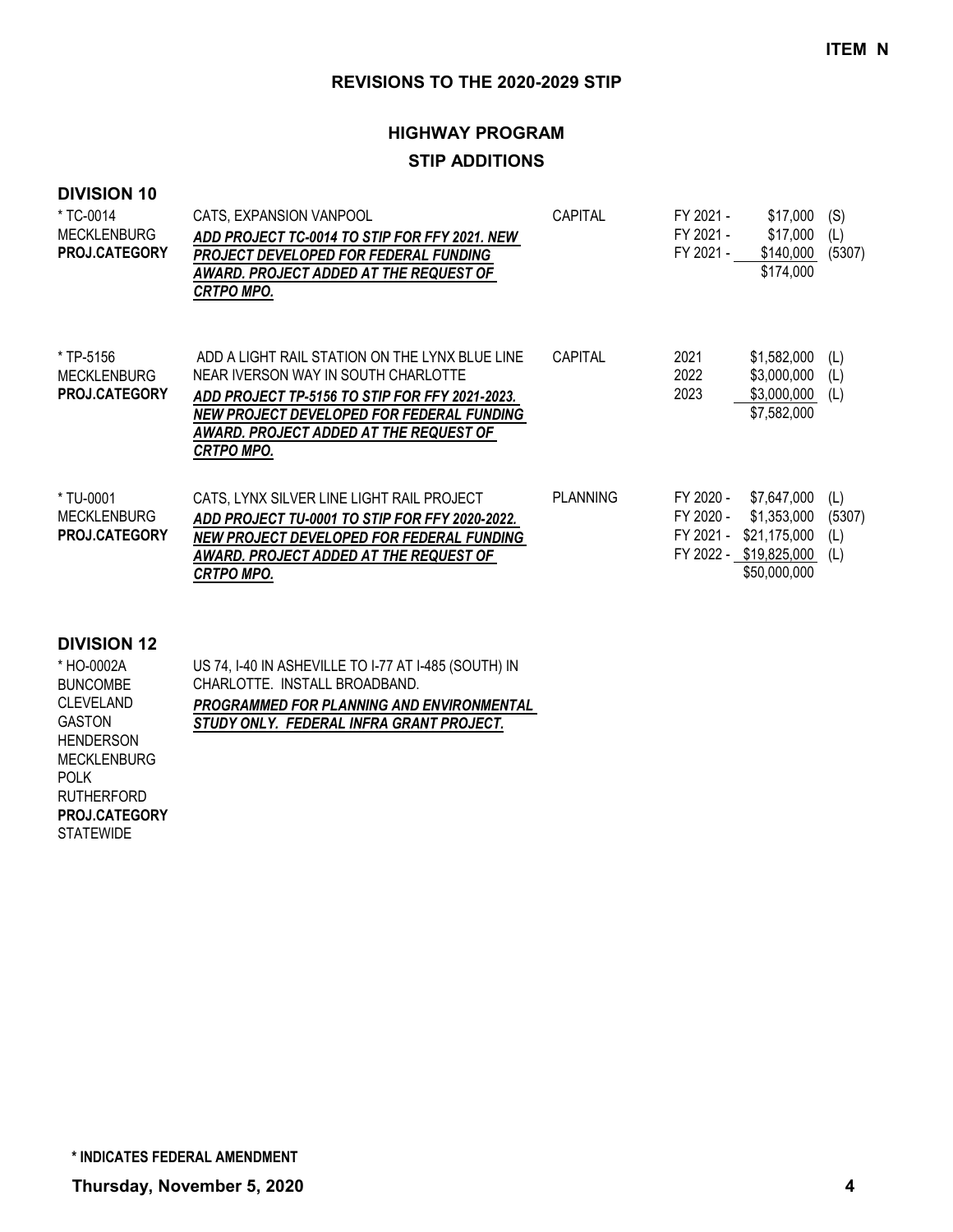# **HIGHWAY PROGRAM**

# **STIP ADDITIONS**

### **STATEWIDE**

| * HB-9999            | BRIDGE INSPECTION PROGRAM.                           | IMPLEMENTATION FY 2021 - \$26,000,000 |           |                        | (BG) |
|----------------------|------------------------------------------------------|---------------------------------------|-----------|------------------------|------|
| <b>STATEWIDE</b>     | <b>PROJECT ADDED AT REQUEST OF STRUCTURES</b>        |                                       |           | FY 2022 - \$26,000,000 | (BG) |
| <b>PROJ.CATEGORY</b> | <b>MANAGEMENT UNIT. PROJECT WILL REPLACE B-9999.</b> |                                       |           | FY 2023 - \$26,000,000 | (BG) |
| <b>STATEWIDE</b>     |                                                      |                                       |           | FY 2024 - \$26,000,000 | (BG) |
| <b>REGIONAL</b>      |                                                      |                                       | FY 2025 - | \$26,000,000           | (BG) |
| <b>DIVISION</b>      |                                                      |                                       |           | FY 2026 - \$26,000,000 | (BG) |
|                      |                                                      |                                       |           | FY 2027 - \$26,000,000 | (BG) |
|                      |                                                      |                                       | FY 2028 - | \$26,000,000           | (BG) |
|                      |                                                      |                                       |           | FY 2029 - \$26,000,000 | (BG) |
|                      |                                                      |                                       |           | \$234,000,000          |      |

#### **STIP MODIFICATIONS**

| <b>DIVISION 3</b><br>* AV-5795<br><b>NEW HANOVER</b><br>PROJ.CATEGORY<br><b>STATEWIDE</b> | WILMINGTON INTERNATIONAL (ILM), EXPAND THE<br><b>GENERAL AVIATION APRON.</b><br>AT REQUEST OF DIVISION OF AVIATION, DELAY<br><b>CONSTRUCTION FROM FY 22 TO FY 29.</b>                                                                                            | <b>CONSTRUCTION</b>                                     | FY 2029 -<br>FY 2029 -                           | \$500,000<br>\$800,000<br>\$1,300,000                              | (T)<br>(O)               |
|-------------------------------------------------------------------------------------------|------------------------------------------------------------------------------------------------------------------------------------------------------------------------------------------------------------------------------------------------------------------|---------------------------------------------------------|--------------------------------------------------|--------------------------------------------------------------------|--------------------------|
| * AV-5798<br><b>NEW HANOVER</b><br><b>PROJ.CATEGORY</b><br><b>STATEWIDE</b>               | WILMINGTON INTERNATIONAL (ILM), TAXIWAY<br><b>IMPROVEMENTS.</b><br>AT REQUEST OF DIVISION OF AVIATION, DELAY<br><b>CONSTRUCTION FROM FY 21 TO FY 28.</b>                                                                                                         | <b>CONSTRUCTION</b>                                     | FY 2028 -<br>FY 2028 -                           | \$500,000<br>\$5,100,000<br>\$5,600,000                            | (T)<br>(O)               |
| EB-6027<br><b>NEW HANOVER</b><br>PROJ.CATEGORY<br><b>DIVISION</b>                         | SR 1403 (MIDDLE SOUND LOOP), CONSTRUCT MULTI-<br>USE PATH SOUTH OF MARKET STREET FROM RED<br>CEDAR ROAD TO EXISTING TRAIL AT CORNER OF<br>MARKET STREET AND MIDDLE SOUND LOOP ROAD.<br>DESCRIPTION REVISED AT THE REQUEST OF THE<br>MPO.                         | RIGHT-OF-WAY<br><b>CONSTRUCTION</b>                     | FY 2021 -<br>FY 2021 -                           | \$500,000<br>\$1,000,000<br>\$1,500,000                            | (L)<br>(L)               |
| U-5787<br>ONSLOW<br>PROJ.CATEGORY<br><b>DIVISION</b>                                      | SR 2715 (TRADE STREET), NC 53 (WESTERN<br>BOULEVARD) TO MCDANIEL DRIVE IN JACKSONVILLE.<br>CONSTRUCT ROADWAY ON NEW LOCATION.<br>TO ASSIST IN BALANCING FUNDS, DELAY RIGHT-OF-<br><b>WAY FROM FY 20 TO FY 22 AND CONSTRUCTION</b><br><b>FROM FY 22 TO FY 24.</b> | RIGHT-OF-WAY<br><b>UTILITIES</b><br><b>CONSTRUCTION</b> | FY 2022 -<br>FY 2023 -<br>FY 2022 -<br>FY 2024 - | \$82,000<br>\$1,566,000<br>\$198,000<br>\$1,511,000<br>\$3,357,000 | (T)<br>(T)<br>(T)<br>(T) |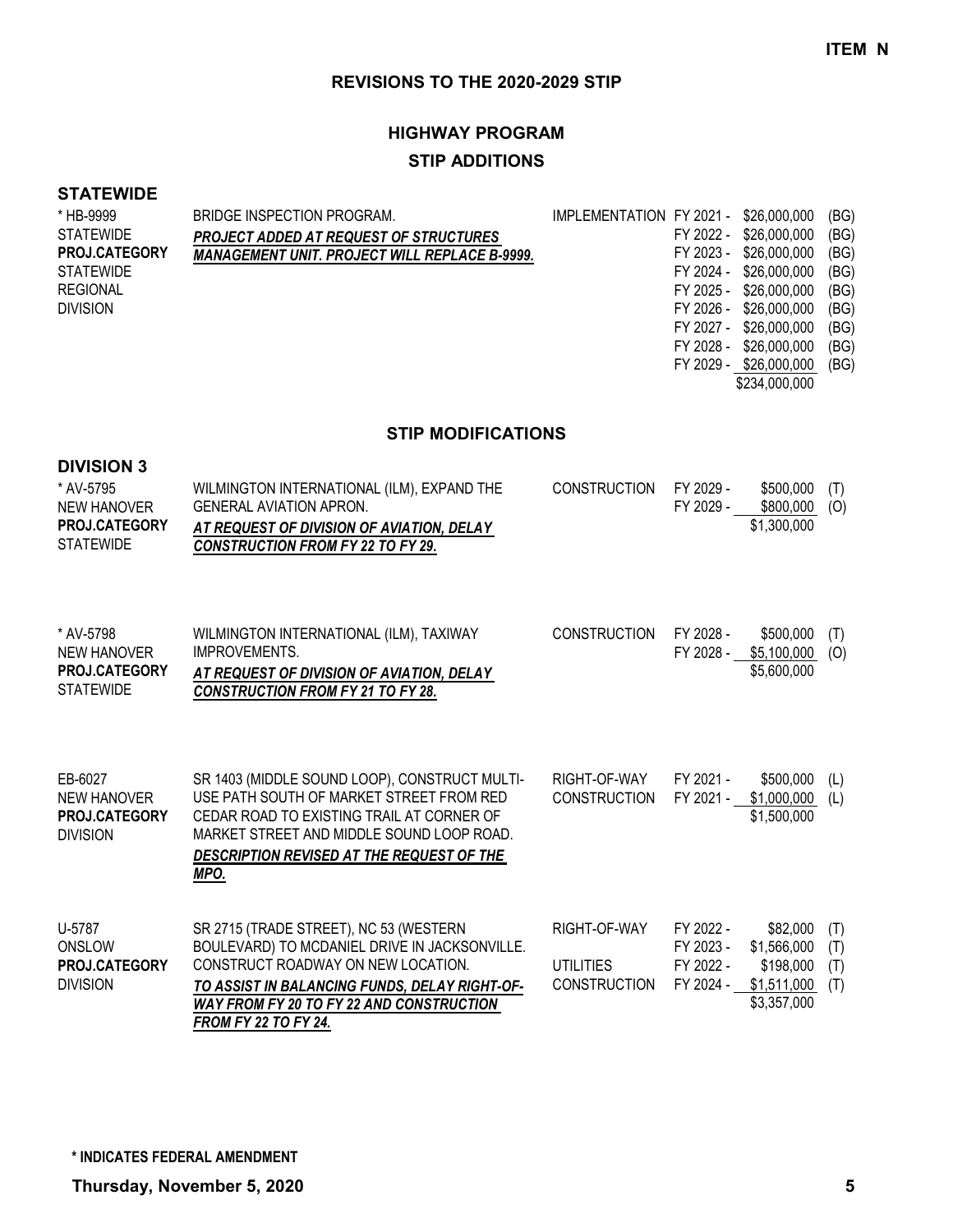| <b>DIVISION 3</b><br>* U-5790<br><b>NEW HANOVER</b><br>PROJ.CATEGORY<br><b>DIVISION</b> | US 421 (CAROLINA BEACH ROAD), NC 132 (SOUTH<br>COLLEGE ROAD) TO SANDERS ROAD IN WILMINGTON.<br>WIDEN EXISTING ROADWAY AND CONSTRUCT<br>FLYOVERS AT US 421 AND NC 132.<br>TO ASSIST IN BALANCING FUNDS, DELAY RIGHT-OF-<br><b>WAY FROM FY 22 TO 29 AND CONSTRUCTION FROM</b><br>FY 24 TO POST YEAR. | RIGHT-OF-WAY<br><b>UTILITIES</b><br><b>CONSTRUCTION</b> | FY 2029 -<br>\$2,263,000<br>(T)<br>POST YR-<br>\$2,262,000<br>(T)<br>FY 2029 -<br>\$183,000<br>(T)<br>POST YR-\$16,700,000<br>(T)<br>\$21,408,000                                                                                                                                                                   |
|-----------------------------------------------------------------------------------------|----------------------------------------------------------------------------------------------------------------------------------------------------------------------------------------------------------------------------------------------------------------------------------------------------|---------------------------------------------------------|---------------------------------------------------------------------------------------------------------------------------------------------------------------------------------------------------------------------------------------------------------------------------------------------------------------------|
| U-5878<br>ONSLOW<br>PROJ.CATEGORY<br><b>DIVISION</b>                                    | COMMERCE DRIVE EXTENSION, COMMERCE DRIVE TO<br>SR 1406 (PINEY GREEN ROAD). CONSTRUCT<br>ROADWAY ON NEW LOCATION.<br><b>BASED ON COORDINATION WITH MPO AND DIVISION</b><br><b>AND THE DELAY OF U-5787, ACCELERATE</b><br><b>CONSTRUCTION FROM FY 24 TO FY 22.</b>                                   | <b>CONSTRUCTION</b>                                     | FY 2022 -<br>\$1,625,000<br>(T)<br>FY 2023 - \$1,625,000<br>(T)<br>\$3,250,000                                                                                                                                                                                                                                      |
| * U-6202<br>NEW HANOVER<br>PROJ.CATEGORY<br><b>DIVISION</b>                             | SR 2048 (GORDON ROAD), US 17 (MARKET STREET) TO<br>I-40. WIDEN ROADWAY.<br><b>BASED ON COORDINATION WITH MPO AND DIVISION</b><br>AND THE DELAY OF U-5790, ACCELERATE RIGHT-OF-<br><b>WAY FROM FY 25 TO FY 22 AND CONSTRUCTION</b><br><b>FROM FY POST YEAR TO FY 24.</b>                            | <b>BUILD NC ROW</b>                                     | FY 2022 -<br>\$3,861,000<br>(T)<br>\$3,861,000<br>FY 2023 -<br>(T)<br>\$3,861,000<br>FY 2024 -<br>(T)<br>\$3,861,000<br>FY 2025 -<br>(T)<br>FY 2026 -<br>\$3,861,000<br>(T)<br>FY 2027 -<br>\$3,861,000<br>(T)<br>FY 2028 -<br>\$3,861,000<br>(T)<br>FY 2029 -<br>\$3,861,000<br>(T)<br>POST YR-\$27,027,000<br>(T) |
|                                                                                         |                                                                                                                                                                                                                                                                                                    | RIGHT-OF-WAY                                            | FY 2022 -<br>\$1,450,000<br>(T)<br>FY 2023 -<br>\$1,450,000<br>(T)                                                                                                                                                                                                                                                  |
|                                                                                         |                                                                                                                                                                                                                                                                                                    | <b>UTILITIES</b>                                        | FY 2022 -<br>\$1,168,000<br>(T)<br>\$1,168,000<br>FY 2023 -<br>(T)                                                                                                                                                                                                                                                  |
|                                                                                         |                                                                                                                                                                                                                                                                                                    | <b>BUILD NC CON</b>                                     | \$1,287,000<br>FY 2024 -<br>(T)<br>\$1,287,000<br>FY 2025 -<br>(T)<br>FY 2026 -<br>\$1,287,000<br>(T)<br>FY 2027 -<br>\$1,287,000<br>(T)<br>FY 2028 -<br>\$1,287,000<br>(T)<br>FY 2029 -<br>\$1,287,000<br>(T)<br>POST YR-\$11,583,000<br>(T)                                                                       |
|                                                                                         |                                                                                                                                                                                                                                                                                                    | <b>CONSTRUCTION</b>                                     | FY 2024 -<br>\$1,750,000<br>(T)<br>FY 2025 -<br>\$1,750,000<br>(T)<br>\$85,956,000                                                                                                                                                                                                                                  |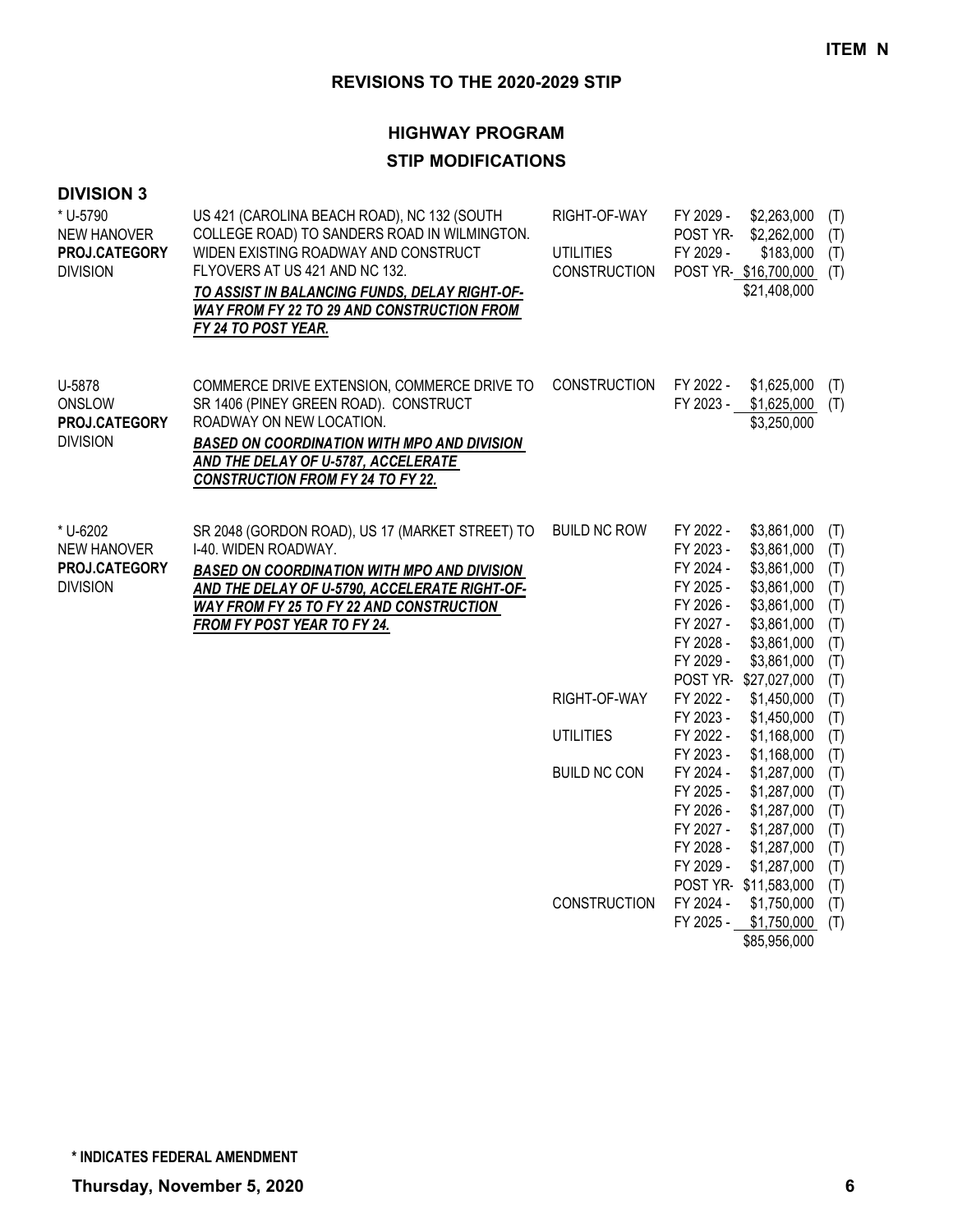# **HIGHWAY PROGRAM STIP MODIFICATIONS**

### **DIVISION 4**

| * U-5725              | NC 125, I-95 TO SR 1745 (OLD FARM ROAD). WIDEN TO                                        | <b>ENGINEERING</b>  | FY 2021 -              | \$142,000                | (T)  |
|-----------------------|------------------------------------------------------------------------------------------|---------------------|------------------------|--------------------------|------|
| <b>HALIFAX</b>        | MULTI-LANES.                                                                             |                     | FY 2022 -              | \$142,000                | (T)  |
| PROJ.CATEGORY         | PROJECT TO UTILIZE BUILD NC BONDS                                                        |                     | FY 2023 -              | \$142,000                | (T)  |
| <b>DIVISION</b>       |                                                                                          |                     | FY 2024 -              | \$142,000                | (T)  |
|                       |                                                                                          |                     | FY 2025 -              | \$142,000                | (T)  |
|                       |                                                                                          |                     | FY 2026 -              | \$142,000                | (T)  |
|                       |                                                                                          |                     | FY 2027 -              | \$142,000                | (T)  |
|                       |                                                                                          |                     | FY 2028 -              | \$142,000                | (T)  |
|                       |                                                                                          |                     | FY 2029 -              | \$142,000                | (T)  |
|                       |                                                                                          |                     | POST YR-               | \$852,000                | (T)  |
|                       |                                                                                          | <b>BUILD NC CON</b> | FY 2021 -              | \$1,166,000              | (T)  |
|                       |                                                                                          |                     | FY 2022 -              | \$1,166,000              | (T)  |
|                       |                                                                                          |                     | FY 2023 -              | \$1,166,000              | (T)  |
|                       |                                                                                          |                     | FY 2024 -              | \$1,166,000              | (T)  |
|                       |                                                                                          |                     | FY 2025 -              | \$1,166,000              | (T)  |
|                       |                                                                                          |                     | FY 2026 -              | \$1,166,000              | (T)  |
|                       |                                                                                          |                     | FY 2027 -              | \$1,166,000              | (T)  |
|                       |                                                                                          |                     | FY 2028 -              | \$1,166,000              | (T)  |
|                       |                                                                                          |                     | FY 2029 -              | \$1,166,000              | (T)  |
|                       |                                                                                          |                     | POST YR-               | \$6,996,000              | (T)  |
|                       |                                                                                          | <b>CONSTRUCTION</b> | FY 2020 -              | \$4,456,000              | (T)  |
|                       |                                                                                          |                     |                        | FY 2021 - \$4,456,000    | (T)  |
|                       |                                                                                          |                     |                        | \$28,532,000             |      |
| <b>DIVISION 5</b>     |                                                                                          |                     |                        |                          |      |
|                       |                                                                                          |                     |                        |                          |      |
| P-5737<br><b>WAKE</b> | CSX S LINE, SR 2108 (MILLBROOK ROAD) IN RALEIGH.<br>CONSTRUCT GRADE SEPARATION AND CLOSE | RIGHT-OF-WAY        | FY 2021 -              | \$3,700,000              | (T)  |
| PROJ.CATEGORY         | CROSSING 630605A.                                                                        | <b>CONSTRUCTION</b> | FY 2023 -<br>FY 2023 - | \$10,000,000             | (DP) |
| <b>STATEWIDE</b>      |                                                                                          |                     | FY 2023 -              | \$3,620,000<br>\$510,000 | (T)  |
|                       | <b>FOR STRATEGIC LETTING PURPOSES DELAY</b>                                              |                     |                        | \$17,830,000             | (O)  |
|                       | <b>CONSTRUCTION FROM FY 21 TO FY 23.</b>                                                 |                     |                        |                          |      |
|                       |                                                                                          |                     |                        |                          |      |
|                       |                                                                                          |                     |                        |                          |      |

#### **DIVISION 7**

| C-5555E              | SR 1546 (COLLEGE ROAD) AND SR 2179 (NEW GARDEN | CONSTRUCTION | FY 2021 - | \$200.000        | (CMAQ) |
|----------------------|------------------------------------------------|--------------|-----------|------------------|--------|
| <b>GUILFORD</b>      | ROAD) IN GREENSBORO. CONSTRUCT SIDEWALKS.      |              | FY 2021 - | \$600,000 (BGDA) |        |
| <b>PROJ.CATEGORY</b> | TO REFLECT CURRENT DELIVERY SCHEDULES.         |              | FY 2021 - | \$200,000 (L)    |        |
| <b>FXEMPT</b>        | DELAY CONSTRUCTION FROM FY 20 TO FY 21 AT      |              |           | \$1,000,000      |        |
|                      | <b>REQUEST OF MPO.</b>                         |              |           |                  |        |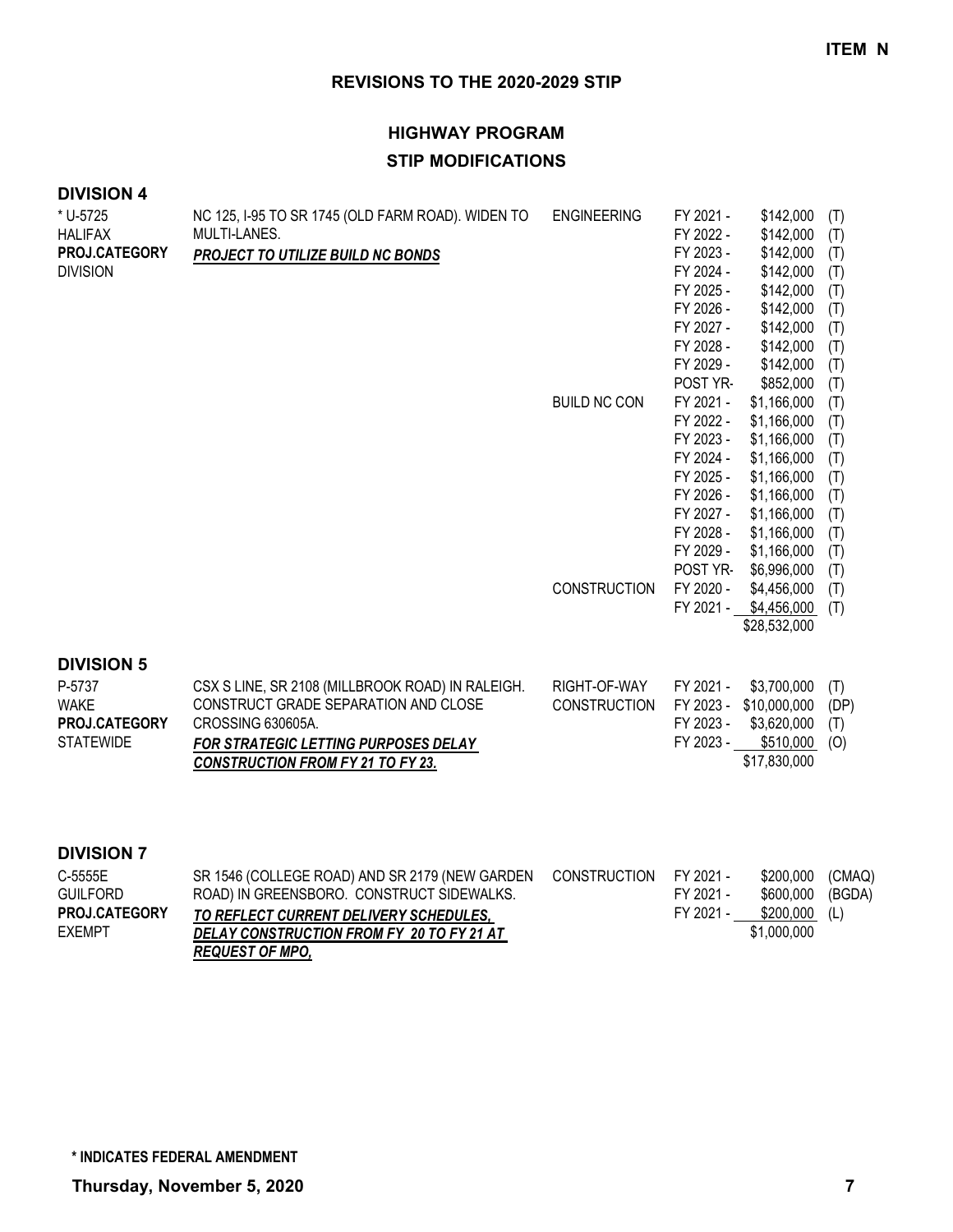| <b>DIVISION 7</b>                                               |                                                                                                                                                                                                                                                                                                      |                                     |                                                               |                                                                                  |                                               |
|-----------------------------------------------------------------|------------------------------------------------------------------------------------------------------------------------------------------------------------------------------------------------------------------------------------------------------------------------------------------------------|-------------------------------------|---------------------------------------------------------------|----------------------------------------------------------------------------------|-----------------------------------------------|
| C-5650<br>ORANGE<br>PROJ.CATEGORY<br><b>DIVISION</b>            | SR 1919 (SMITH LEVEL ROAD / S. GREENSBORO ST),<br>PUBLIC WORKS DRIVE TO N. END OF OLD PITTSBORO<br>ROAD IN CARRBORO. CONSTRUCT 3,100 LF SIDEWALK<br>ON ONE SIDE.<br>TO ALLOW ADDITIONAL TIME FOR PLANNING, DELAY<br>RIGHT-OF-WAY FROM FY 20 TO FY 21 AND<br><b>CONSTRUCTION FROM FY 21 TO FY 22.</b> | RIGHT-OF-WAY<br><b>CONSTRUCTION</b> | FY 2021 -<br>FY 2021 -<br>FY 2022 -<br>FY 2022 -<br>FY 2022 - | \$100,000<br>\$25,000<br>\$440,000<br>\$530,000<br>\$748,000<br>\$1,843,000      | (BGANY)<br>(L)<br>(CMAQ)<br>(BGANY)<br>(L)    |
| * TA-6714<br><b>GUILFORD</b><br>PROJ.CATEGORY                   | GTA, ELECTRIC VEHICLE AND CHARGING<br><b>INFRASTRUCTURE</b><br>FUNDING ADDED TO FY 21 AT THE REQUEST OF<br><b>GREENSBORO MPO</b>                                                                                                                                                                     | CAPITAL                             | FY 2020 -<br>FY 2020 -<br>FY 2021 -<br>FY 2021 -<br>FY 2021 - | \$102,000<br>\$578,000<br>\$191,000<br>\$502,000<br>\$167,000<br>\$1,540,000     | (L)<br>(5339)<br>(CMAQ)<br>(O)<br>(L)         |
| * U-5532<br><b>GUILFORD</b><br>PROJ.CATEGORY<br><b>DIVISION</b> | VARIOUS, GREENSBORO URBAN AREA MPO: BICYCLE,<br>PEDESTRIAN, AND TRANSPORTATION ALTERNATIVES<br>PROGRAM (TAP)-ELIGIBLE PROJECTS<br>TO REFLECT CURRENT DELIVERY SCHEDULES, ADD<br><b>CONSTRUCTION IN FY 21 NOT PREVIOUSLY</b><br>PROGRAMMED, AT REQUEST OF MPO,                                        | <b>CONSTRUCTION</b>                 | FY 2021 -<br>FY 2021 -<br>FY 2021 -<br>FY 2021 -<br>FY 2021 - | \$500,000<br>\$4,000,000<br>\$512,000<br>\$250,000<br>\$1,315,500<br>\$6,577,500 | (BGANY)<br>(BGDA)<br>(TAANY)<br>(TADA)<br>(L) |
| <b>DIVISION 9</b><br>EB-5722<br><b>FORSYTH</b><br>PROJ.CATEGORY | NC 67 (SILAS CREEK PARKWAY), BOLTON STREET TO<br>LOCKLAND AVENUE IN WINSTON-SALEM. CONSTRUCT<br>SIDEWALK ON NORTH SIDE TO CONNECT EXISTING                                                                                                                                                           | RIGHT-OF-WAY<br>CONSTRUCTION        | FY 2021 -<br>FY 2021 -<br>FY 2022 -                           | \$728,000<br>\$182,000<br>\$102,000                                              | (BGANY)<br>(L)<br>(BGDA)                      |
| <b>DIVISION</b>                                                 | SECTIONS.<br>DELAY RIGHT-OF-WAY FROM FY 20 TO FY 21 AND<br>CONSTRUCTION FROM FY 21 TO FY 22 AT REQUEST<br>OF MPO.                                                                                                                                                                                    |                                     | FY 2022 -<br>FY 2022 -                                        | \$360,000<br>\$116,000<br>\$1,488,000                                            | (TAANY)<br>(L)                                |
| EB-5810<br><b>FORSYTH</b><br>PROJ.CATEGORY<br><b>DIVISION</b>   | BARBARA JANE AVENUE, OLD GREENSBORO ROAD TO<br>WOODROW POWELL DRIVE IN WINSTON-SALEM.<br>CONSTRUCT SIDEWALK.<br>DELAY CONSTRUCTION FROM FY 20 TO FY 22 AT<br><b>REQUEST OF MPO.</b>                                                                                                                  | <b>CONSTRUCTION</b>                 | FY 2022 -<br>FY 2022 -<br>FY 2022 -                           | \$5,000<br>\$176,000<br>\$45,000<br>\$226,000                                    | (BGDA)<br>(TAANY)<br>(1)                      |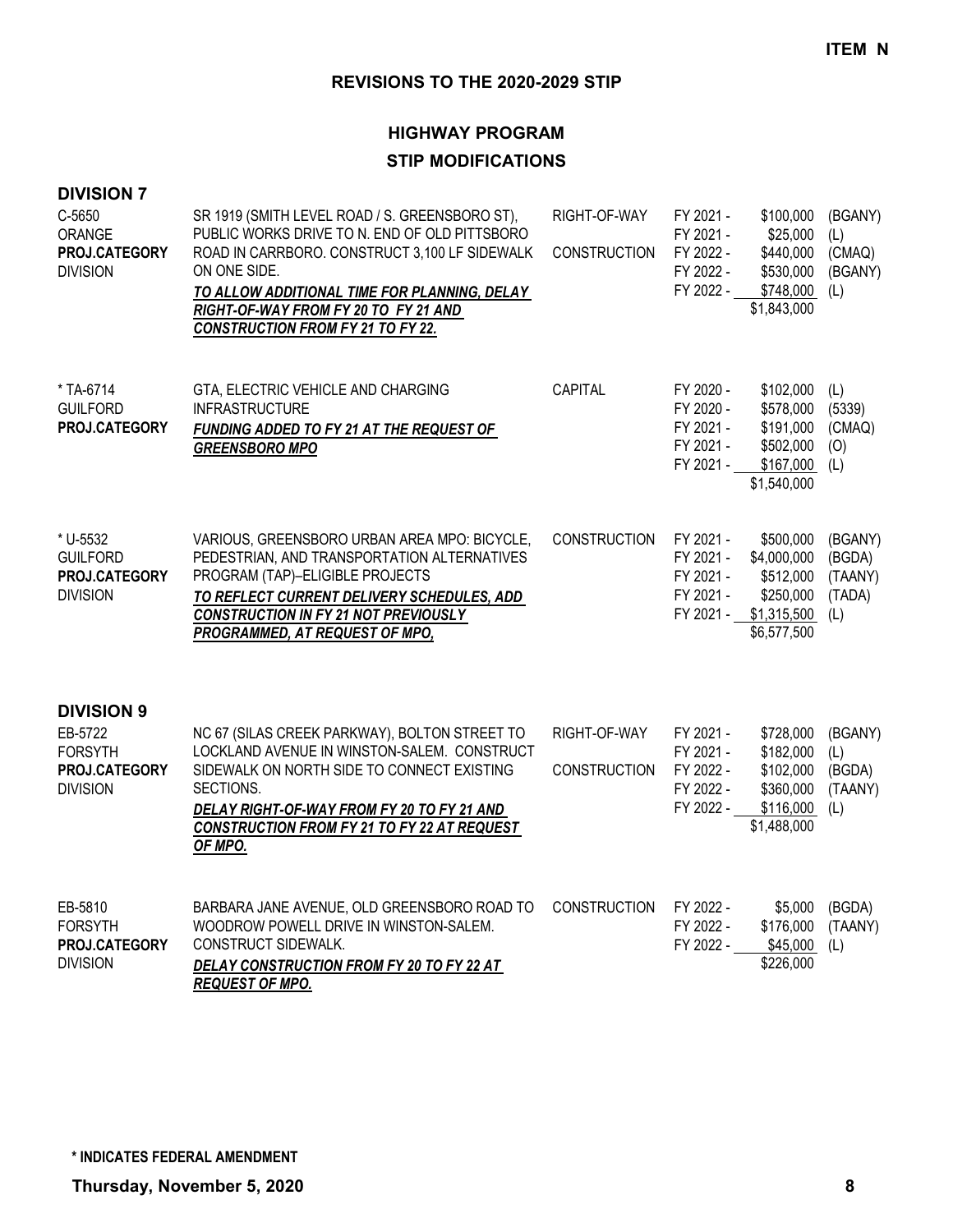| <b>DIVISION 9</b><br>EB-5952<br><b>FORSYTH</b><br>PROJ.CATEGORY<br><b>DIVISION</b> | FAIRLAWN DRIVE, NC 67 (REYNOLDA ROAD) TO SR<br>1528 (SILAS CREEK PKWY) IN WINSTON-SALEM.<br>CONSTRUCT SIDEWALK.<br>DELAY RIGHT-OF-WAY FROM FY 20 TO FY 21 AND<br>CONSTRUCTION FROM FY 21 TO FY 23 AT REQUEST<br>OF MPO.                                         | RIGHT-OF-WAY<br><b>CONSTRUCTION</b> | FY 2021 -<br>FY 2021 -<br>FY 2023 -<br>FY 2023 - | \$198,000<br>\$50,000<br>\$593,000<br>\$148,000<br>\$989,000   | (BGANY)<br>(L)<br>(BGDA)<br>(L)  |
|------------------------------------------------------------------------------------|-----------------------------------------------------------------------------------------------------------------------------------------------------------------------------------------------------------------------------------------------------------------|-------------------------------------|--------------------------------------------------|----------------------------------------------------------------|----------------------------------|
| EB-5953<br><b>FORSYTH</b><br>PROJ.CATEGORY<br><b>DIVISION</b>                      | SR 4000 (UNIVERSITY PARKWAY), SR-1686<br>(SHATTALON DRIVE) TO ROBIN WOOD LANE IN<br>WINSTON-SALEM. CONSTRUCT SIDEWALK.<br>DELAY CONSTRUCTION FROM FY 21 TO FY 22 AT<br><b>REQUEST OF MPO.</b>                                                                   | <b>CONSTRUCTION</b>                 | FY 2022 -<br>FY 2022 -                           | \$508,000<br>\$127,000<br>\$635,000                            | (BGDA)<br>(1)                    |
| EB-5954<br><b>FORSYTH</b><br>PROJ.CATEGORY<br><b>DIVISION</b>                      | GRIFFITH ROAD, KIMWELL DRIVE TO BURKE MILL<br>ROAD IN WINSTON-SALEM. CONSTRUCT SIDEWALK.<br>DELAY CONSTRUCTION FROM FY 21 TO FY 22 AT<br><b>REQUEST OF MPO.</b>                                                                                                 | RIGHT-OF-WAY<br><b>CONSTRUCTION</b> | FY 2021 -<br>FY 2021 -<br>FY 2022 -<br>FY 2022 - | \$34,000<br>\$8,000<br>\$1,296,000<br>\$324,000<br>\$1,662,000 | (BGANY)<br>(L)<br>(BGANY)<br>(L) |
| EB-5955<br><b>FORSYTH</b><br>PROJ.CATEGORY<br><b>DIVISION</b>                      | SR 1348 (ROBINHOOD ROAD), SPEAKS FARM ROAD TO<br>MUDDY CREEK GREENWAY IN WINSTON-SALEM.<br>CONSTRUCT SIDEWALK.<br>DELAY RIGHT-OF-WAY FROM FY 20 TO FY 21 AND<br><b>CONSTRUCTION FROM FY 21 TO FY 22 AT REQUEST</b><br>OF MPO.                                   | RIGHT-OF-WAY<br>CONSTRUCTION        | FY 2021 -<br>FY 2021 -<br>FY 2022 -<br>FY 2022 - | \$53,000<br>\$13,000<br>\$376,000<br>\$94,000<br>\$536,000     | (BGANY)<br>(L)<br>(BGANY)<br>(L) |
| EB-5956<br><b>FORSYTH</b><br>PROJ.CATEGORY<br><b>DIVISION</b>                      | SR 1992 (SULLIVANTOWN ROAD), US 311 AT HARLEY<br>DRIVE TO WALKERTOWN HIGH/MIDDLE SCHOOL IN<br>WALKERTOWN. INSTALL BICYCLE AND PEDESTRIAN<br>FACILITIES AND CONSTRUCT SIDEWALK.<br>DELAY RIGHT-OF-WAY AND CONSTRUCTION FROM FY<br>20 TO FY 22 AT REQUEST OF MPO. | RIGHT-OF-WAY<br><b>CONSTRUCTION</b> | FY 2022 -<br>FY 2022 -<br>FY 2022 -<br>FY 2022 - | \$8,000<br>\$2,000<br>\$440,000<br>\$110,000<br>\$560,000      | (BGANY)<br>(L)<br>(BGDA)<br>(L)  |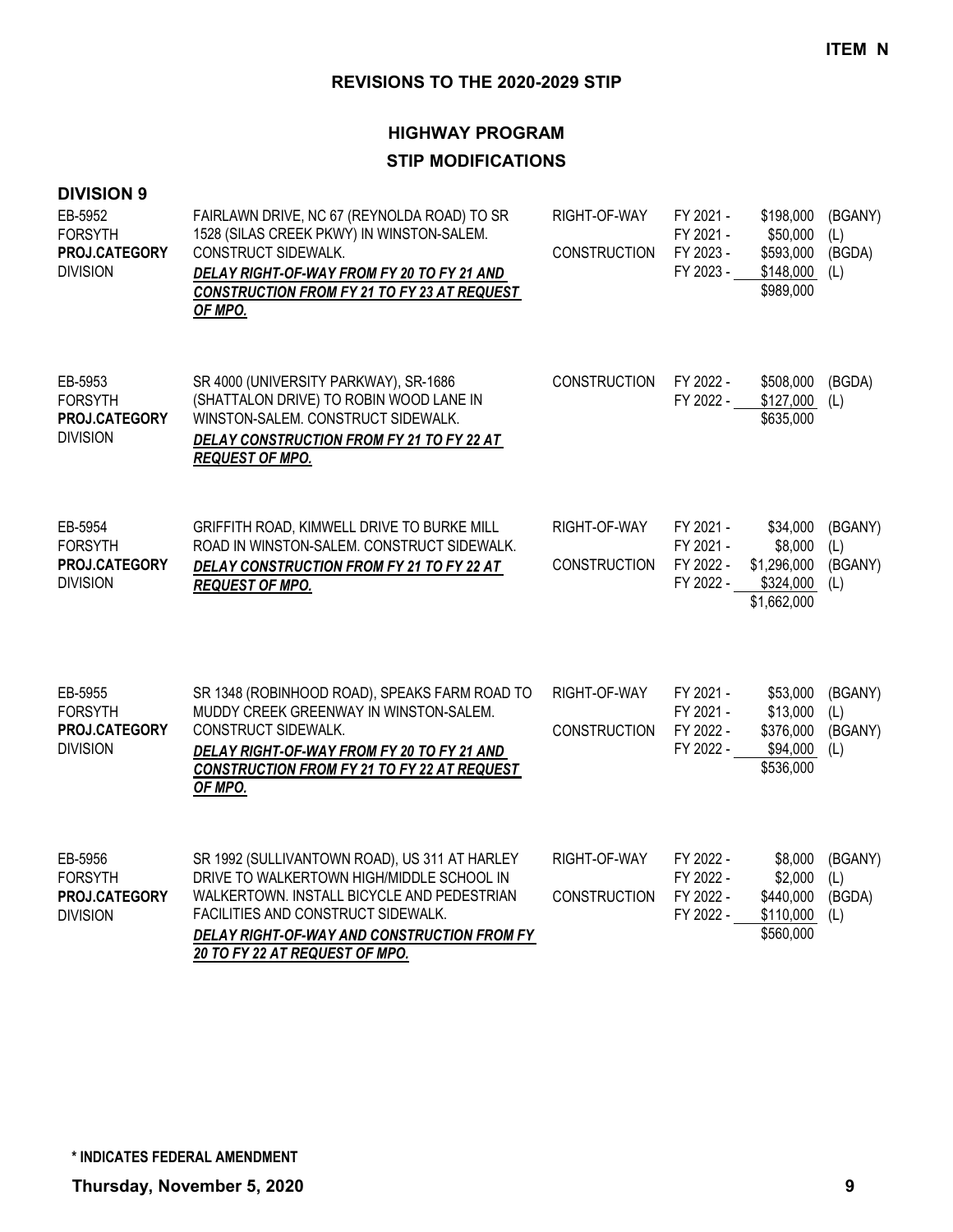# **HIGHWAY PROGRAM STIP MODIFICATIONS**

| <b>DIVISION 9</b><br>EB-5957<br><b>FORSYTH</b><br>PROJ.CATEGORY<br><b>DIVISION</b> | SR 2648 (OLD WINSTON ROAD), EXISTING SIDEWALK<br>ACROSS FROM SEVENTH DAY ADVENTIST CHURCH<br>PARKING LOT TO HOPKINS ROAD IN KERNERSVILLE.<br>CONSTRUCT SIDEWALK ON SOUTH SIDE.<br>DELAY RIGHT-OF-WAY FROM FY 20 TO FY 21 AND<br>CONSTRUCTION FROM FY 21 TO FY 22 AT REQUEST<br>OF MPO.                                                | RIGHT-OF-WAY<br><b>CONSTRUCTION</b>       | FY 2021 -<br>FY 2021 -<br>FY 2022 -<br>FY 2022 -              | \$29,000<br>\$7,000<br>\$186,000<br>\$46,000<br>\$268,000                   | (BGANY)<br>(L)<br>(BGDA)<br>(L)            |
|------------------------------------------------------------------------------------|---------------------------------------------------------------------------------------------------------------------------------------------------------------------------------------------------------------------------------------------------------------------------------------------------------------------------------------|-------------------------------------------|---------------------------------------------------------------|-----------------------------------------------------------------------------|--------------------------------------------|
| * EB-5959<br><b>FORSYTH</b><br>PROJ.CATEGORY<br><b>DIVISION</b>                    | SR 3000 (IDOLS ROAD), SR 1103 (MIDDLEBROOK<br>DRIVE) TO TANGLEWOOD PARK ROAD IN CLEMMONS.<br>CONSTRUCT SIDEWALK.<br>ADD PRELIMINARY ENGINEERING IN FY 21 NOT<br>PREVIOUSLY PROGRAMMED. DELAY CONSTRUCTION<br><b>FROM FY 21 TO FY 22 AT REQUEST OF MPO.</b>                                                                            | <b>ENGINEERING</b><br><b>CONSTRUCTION</b> | FY 2021 -<br>FY 2021 -<br>FY 2022 -<br>FY 2022 -<br>FY 2022 - | \$88,000<br>\$22,000<br>\$202,000<br>\$516,000<br>\$179,000<br>\$1,007,000  | (BGDA)<br>(L)<br>(BGANY)<br>(BGDA)<br>(L)  |
| * EB-5960<br><b>FORSYTH</b><br>PROJ.CATEGORY<br><b>DIVISION</b>                    | SR 1101 (HARPER ROAD), CONSTRUCT SIDEWALK AND<br>CROSSWALKS WHERE GAPS EXIST BETWEEN JERRY<br>LONG YMCA ON PEACEHAVEN ROAD TO<br>ROUNDABOUT WEST OF FRANK MORGAN<br>ELEMENTARY SCHOOL IN CLEMMONS.<br>ADD PRELIMINARY ENGINEERING IN FY 21 NOT<br>PREVIOUSLY PROGRAMMED. DELAY CONSTRUCTION<br>FROM FY 21 TO FY 22 AT REQUEST OF MPO. | <b>ENGINEERING</b><br><b>CONSTRUCTION</b> | FY 2021 -<br>FY 2021 -<br>FY 2022 -<br>FY 2022 -<br>FY 2022 - | \$100,000<br>\$25,000<br>\$130,000<br>\$771,000<br>\$225,000<br>\$1,251,000 | (BGANY)<br>(L)<br>(BGANY)<br>(BGDA)<br>(L) |
| P-5726<br><b>ROWAN</b><br>PROJ.CATEGORY<br><b>REGIONAL</b>                         | NORFOLK SOUTHERN, NS MAINLINE IN ROWAN<br>COUNTY. CONSTRUCT TRACK IMPROVEMENTS,<br>SECOND PLATFORM, PEDESTRIAN UNDERPASS,<br>SITEWORK, RETAINING WALL AND SIGNAL EQUIPMENT.<br>TO ASSIST IN BALANCING FUNDS, DELAY<br><b>CONSTRUCTION FROM FY 21 TO FY 22.</b>                                                                        | <b>CONSTRUCTION</b>                       | FY 2022 -<br>FY 2022 -<br>FY 2023 -<br>FY 2024 -              | \$269,000<br>\$780,000<br>\$2,691,000<br>\$2,691,000<br>\$6,431,000         | (T)<br>(O)<br>(T)<br>(T)                   |
| U-6154<br><b>FORSYTH</b><br>PROJ.CATEGORY<br><b>DIVISION</b>                       | SR 1308 (LEWISVILLE-VIENNA ROAD), SR 1348<br>(ROBINHOOD ROAD) IN LEWISVILLE. CONVERT<br>EXISTING SIGNALIZED INTERSECTION TO A SINGLE<br>LANE ROUNDABOUT.<br>DELAY CONSTRUCTION FROM FY 21 TO FY 22 AT<br><u>REQUEST OF MPO.</u>                                                                                                       | RIGHT-OF-WAY<br><b>CONSTRUCTION</b>       | FY 2021 -<br>FY 2021 -<br>FY 2022 -<br>FY 2022 -              | \$200,000<br>\$50,000<br>\$720,000<br>\$180,000<br>\$1,150,000              | (BGANY)<br>(L)<br>(BGDA)<br>(L)            |

**\* INDICATES FEDERAL AMENDMENT**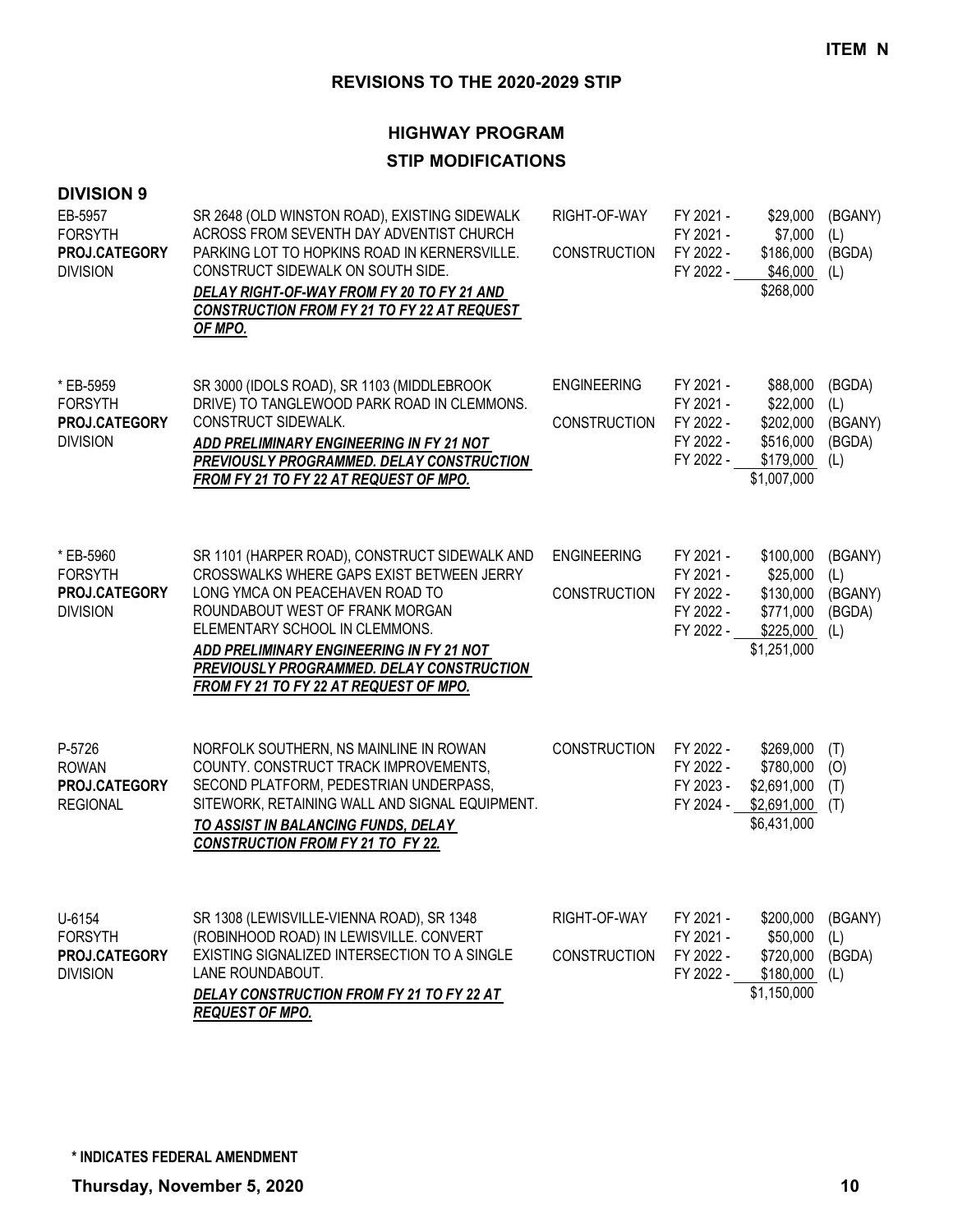| <b>DIVISION 10</b>                               |                                                                                                                                                                                                                                                                                                                |                    |                                                                                                                                                          |                                                                                                                                                                                      |                                                                                                    |
|--------------------------------------------------|----------------------------------------------------------------------------------------------------------------------------------------------------------------------------------------------------------------------------------------------------------------------------------------------------------------|--------------------|----------------------------------------------------------------------------------------------------------------------------------------------------------|--------------------------------------------------------------------------------------------------------------------------------------------------------------------------------------|----------------------------------------------------------------------------------------------------|
| * TA-4960<br><b>MECKLENBURG</b><br>PROJ.CATEGORY | CHARLOTTE AREA TRANSIT SYSTEM, REPLACEMENT<br>VAN - VANPOOL<br>MODIFYING THE FEDERAL FUNDS RECEIVED FROM<br>FTA ADMINISTERED BY CATS BASED ON VARIOUS<br><b>GRANTS.</b>                                                                                                                                        | <b>ACQUISITION</b> | FY 2020 -<br>FY 2020 -<br>FY 2020 -<br>FY 2021 -<br>FY 2021 -<br>FY 2021 -<br>FY 2022 -<br>FY 2022 -<br>FY 2022 -<br>FY 2023 -<br>FY 2023 -<br>FY 2023 - | \$50,000<br>\$50,000<br>\$397,000<br>\$58,000<br>\$58,000<br>\$463,000<br>\$53,000<br>\$53,000<br>\$421,000<br>\$54,000<br>\$54,000                                                  | (S)<br>(L)<br>(5307)<br>(S)<br>(L)<br>(5307)<br>(S)<br>(L)<br>(5307)<br>(S)<br>(L)                 |
|                                                  |                                                                                                                                                                                                                                                                                                                | CAPITAL            | FY 2024 -<br>FY 2024 -<br>FY 2024 -<br>FY 2025 -<br>FY 2025 -<br>FY 2025 -                                                                               | \$434,000<br>\$56,000<br>\$56,000<br>\$446,000<br>\$58,000<br>\$58,000<br>\$460,000<br>\$3,279,000                                                                                   | (5307)<br>(S)<br>(L)<br>(5307)<br>(S)<br>(L)<br>(5307)                                             |
| * TG-4726<br><b>MECKLENBURG</b><br>PROJ.CATEGORY | CHARLOTTE AREA TRANSIT SYSTEM, ROUTINE<br>CAPITAL - BUS STOP SHELTERS, BENCHES, SHOP<br>EQUIPMENT, SPARE PARTS, ENGINES, FAREBOX, ETC<br>MODIFYING THE DESCRIPTION AT THE REQUEST OF<br>THE MPO/CATS. MODIFYING THE FEDERAL FUNDS<br>RECEIVED FROM FTA ADMINISTERED BY CATS BASED<br><b>ON VARIOUS GRANTS.</b> | CAPITAL            | FY 2020 -<br>FY 2020 -<br>FY 2021 -<br>FY 2021 -<br>FY 2022 -<br>FY 2022 -<br>FY 2023 -<br>FY 2023 -<br>FY 2024 -<br>FY 2024 -<br>FY 2025 -<br>FY 2025 - | \$407,000<br>\$1,627,000<br>\$419,000<br>\$1,676,000<br>\$654,000<br>\$2,614,000<br>\$670,000<br>\$2,680,000<br>\$670,000<br>\$2,746,000<br>\$704,000<br>\$2,815,000<br>\$17,682,000 | (L)<br>(5307)<br>(L)<br>(5307)<br>(L)<br>(5307)<br>(L)<br>(5307)<br>(L)<br>(5307)<br>(L)<br>(5307) |
| * TG-4827<br><b>MECKLENBURG</b><br>PROJ.CATEGORY | CHARLOTTE AREA TRANSIT SYSTEM, ROUTINE<br>CAPITAL - SERVICE VEHICLE<br>MODIFYING THE FEDERAL FUNDS RECEIVED FROM<br>FTA ADMINISTERED BY CATS BASED ON VARIOUS<br><b>GRANTS</b>                                                                                                                                 | <b>ACQUISITION</b> | FY 2020 -<br>FY 2020 -<br>FY 2021 -<br>FY 2021 -<br>FY 2022 -<br>FY 2022 -<br>FY 2023 -<br>FY 2023 -                                                     | \$46,000<br>\$183,000<br>\$137,000<br>\$548,000<br>\$106,000<br>\$424,000<br>\$78,000<br>\$313,000                                                                                   | (L)<br>(5307)<br>(L)<br>(5307)<br>(L)<br>(5307)<br>(L)<br>(5307)                                   |
|                                                  |                                                                                                                                                                                                                                                                                                                | CAPITAL            | FY 2024 -<br>FY 2024 -<br>FY 2025 -<br>FY 2025 -                                                                                                         | \$82,000<br>\$331,000<br>\$82,000<br>\$331,000<br>\$2,661,000                                                                                                                        | (L)<br>(5307)<br>(L)<br>(5307)                                                                     |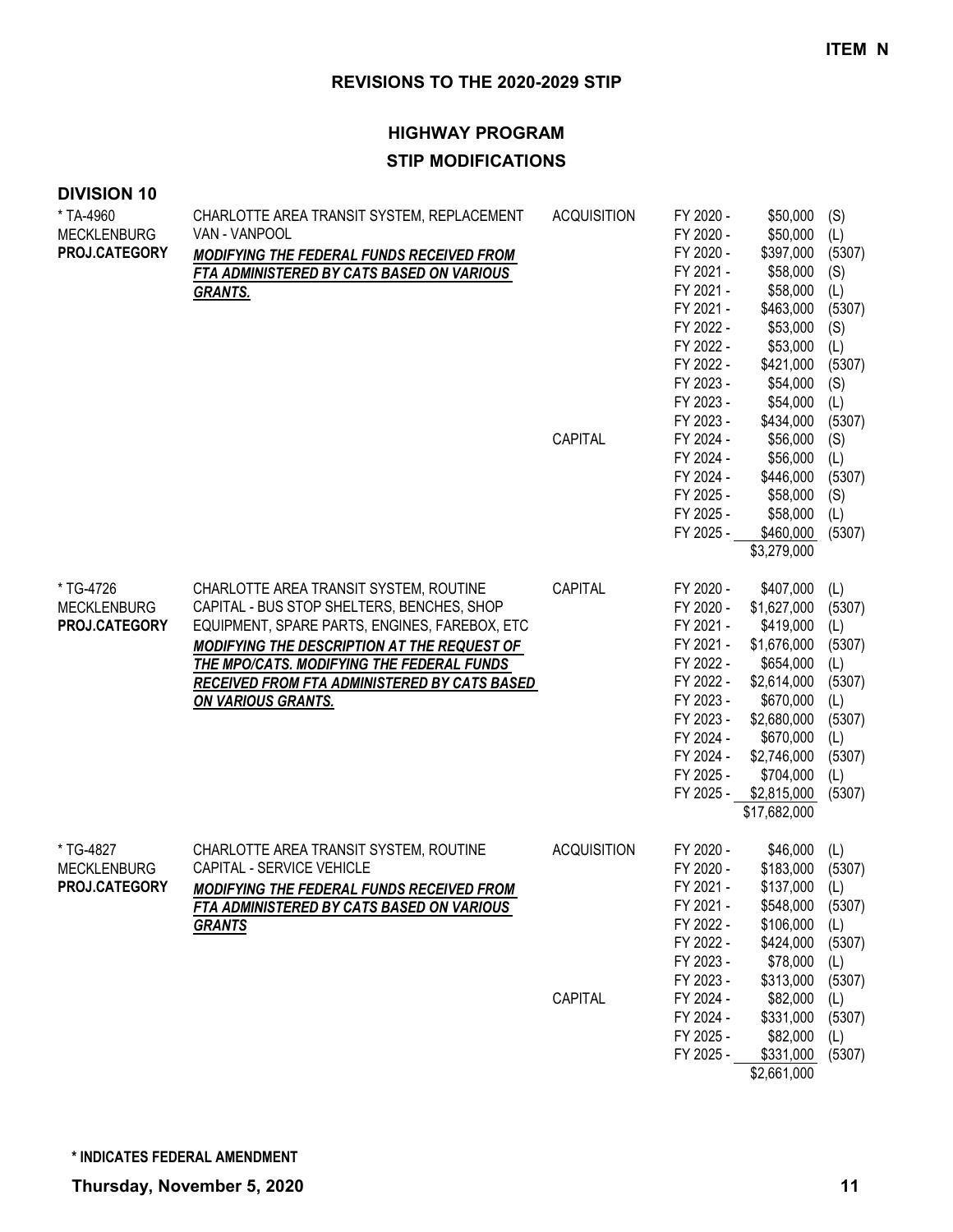# **HIGHWAY PROGRAM STIP MODIFICATIONS**

#### **DIVISION 10**

| * TG-5118A         | CHARLOTTE AREA TRANSIT SYSTEM, STATE OF GOOD      | CAPITAL | FY 2020 - | \$639,000            | (L)    |
|--------------------|---------------------------------------------------|---------|-----------|----------------------|--------|
| <b>MECKLENBURG</b> | <b>REPAIR - RAIL</b>                              |         | FY 2020 - | \$2,554,000          | (5337) |
| PROJ.CATEGORY      | MODIFYING THE DESCRIPTION AT THE REQUEST OF       |         | FY 2021 - | \$1,577,000          | (L)    |
|                    | THE MPO/CATS. MODIFYING THE FEDERAL FUNDS         |         | FY 2021 - | \$6,306,000          | (5337) |
|                    | <b>RECEIVED FROM FTA ADMISTERED BY CATS BASED</b> |         | FY 2022 - | \$667,000            | (L)    |
|                    | ON VARIOUS GRANTS. FUNDING SOURCE OF FUND IS      |         | FY 2022 - | \$2,667,000          | (5337) |
|                    | 5337                                              |         | FY 2023 - | \$687,000            | (L)    |
|                    |                                                   |         | FY 2023 - | \$2,247,000          | (5337) |
|                    |                                                   |         | FY 2024 - | \$360,000            | (S)    |
|                    |                                                   |         | FY 2024 - | \$360,000            | (L)    |
|                    |                                                   |         | FY 2024 - | \$2,879,000          | (5337) |
|                    |                                                   |         | FY 2025 - | \$371,000            | (S)    |
|                    |                                                   |         | FY 2025 - | \$371,000            | (L)    |
|                    |                                                   |         | FY 2025 - | \$2,965,000          | (5337) |
|                    |                                                   |         | FY 2026 - | \$702,000            | (S)    |
|                    |                                                   |         | FY 2026 - | \$702,000            | (L)    |
|                    |                                                   |         | FY 2026 - | \$5,612,000          | (5337) |
|                    |                                                   |         | FY 2027 - | \$723,000            | (S)    |
|                    |                                                   |         | FY 2027 - | \$723,000            | (L)    |
|                    |                                                   |         | FY 2027 - | \$5,718,000          | (5337) |
|                    |                                                   |         | POST YR-  | \$1,697,000          | (S)    |
|                    |                                                   |         | POST YR-  | \$1,697,000          | (L)    |
|                    |                                                   |         |           | POST YR-\$13,368,000 | (5337) |
|                    |                                                   |         |           | \$55,592,000         |        |
| * TG-5118B         | CHARLOTTE AREA TRANSIT SYSTEM, LIGHT RAIL         | CAPITAL | FY 2020 - | \$350,000            | (L)    |
| <b>MECKLENBURG</b> | <b>VEHICLE OVERHAUL</b>                           |         | FY 2020 - | \$1,401,000          | (5307) |
| PROJ.CATEGORY      | MODIFYING THE FEDERAL FUNDS RECEIVED FROM         |         | FY 2021 - | \$603,000            | (L)    |
|                    | FTA ADMINISTERED BY CATS BASED ON VARIOUS         |         | FY 2021 - | \$2,410,000          | (5337) |
|                    | GRANTS. FY 2021 FEDERAL FUNDING IS 5337. FY 2022- |         | FY 2022 - | \$518,000            | (L)    |
|                    | 2024 FEDERAL FUNDING IS 5307                      |         | FY 2022 - | \$2,070,000          | (5307) |
|                    |                                                   |         | FY 2023 - | \$565,000            | (L)    |
|                    |                                                   |         | FY 2023 - | \$2,260,000          | (5307) |
|                    |                                                   |         | FY 2024 - | \$394,000            | (L)    |
|                    |                                                   |         | FY 2024 - | \$1,577,000          | (5307) |
|                    |                                                   |         | FY 2025 - | \$406,000            | (L)    |

FY 2025 - \$1,624,000 (5307) \$14,178,000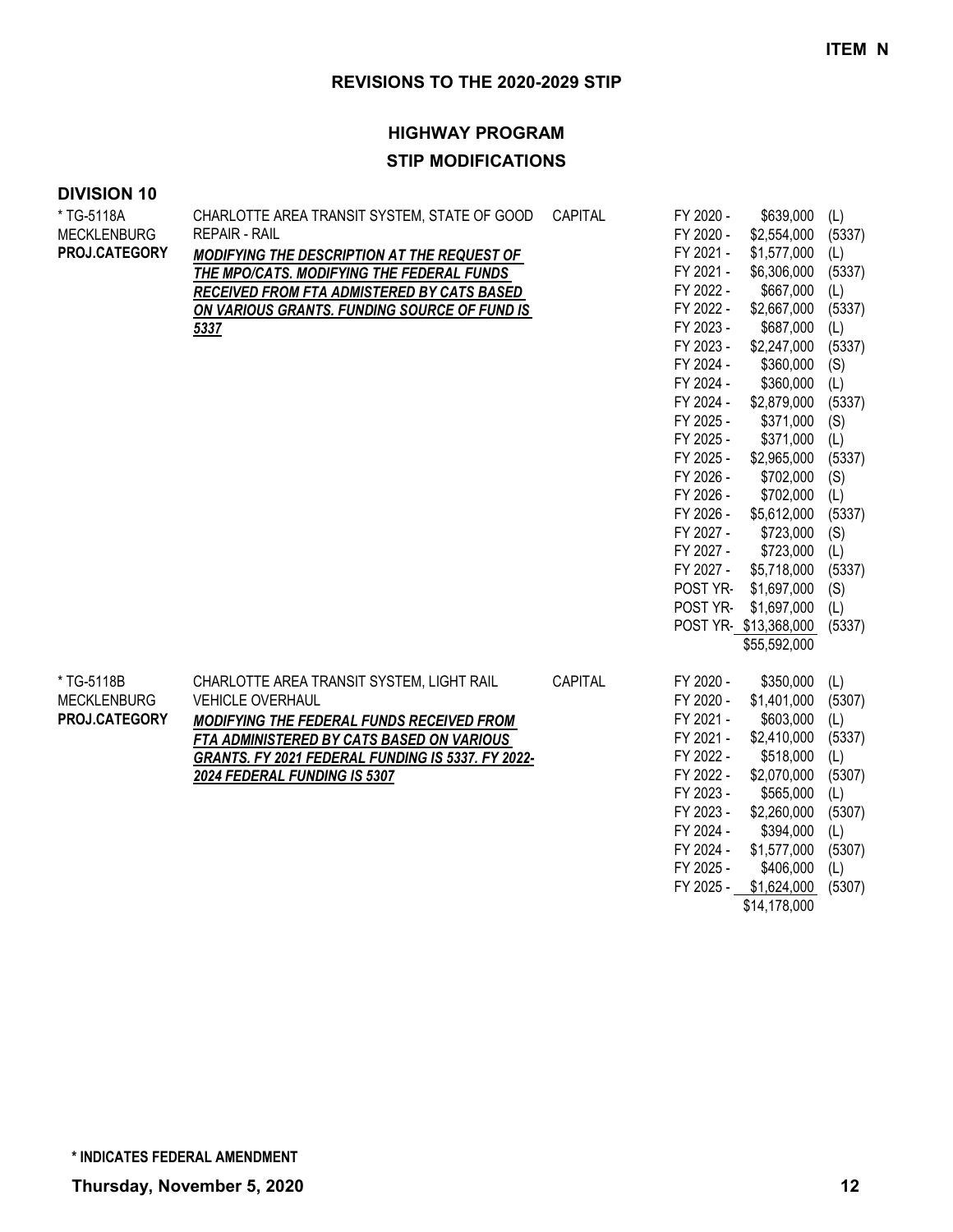# **HIGHWAY PROGRAM STIP MODIFICATIONS**

| * TG-5119<br><b>MECKLENBURG</b><br>PROJ.CATEGORY                                  | CHARLOTTE AREA TRANSIT SYSTEM, PREVENTIVE<br>MAINTENANCE - RAIL, BUS AND FACILITIES<br>MODIFYING THE FEDERAL FUNDS RECEIVED FROM<br>FTA ADMINISTERED BY CATS BASED ON VARIOUS<br><b>GRANTS.</b>                   | <b>CAPITAL</b>                                          | FY 2020 -<br>FY 2020 -<br>FY 2021 -<br>FY 2021 -<br>FY 2022 -<br>FY 2022 -<br>FY 2023 -<br>FY 2023 -<br>FY 2024 -<br>FY 2024 -<br>FY 2025 - | \$1,851,000<br>\$7,402,000<br>\$2,899,000<br>\$11,596,000<br>\$1,480,000<br>\$5,918,000<br>\$1,525,000<br>\$6,098,000<br>\$882,000<br>\$3,528,000<br>\$882,000<br>FY 2025 - \$3,528,000<br>\$47,589,000 | (L)<br>(5307)<br>(L)<br>(5307)<br>(L)<br>(5307)<br>(L)<br>(5307)<br>(L)<br>(5307)<br>(L)<br>(5307) |
|-----------------------------------------------------------------------------------|-------------------------------------------------------------------------------------------------------------------------------------------------------------------------------------------------------------------|---------------------------------------------------------|---------------------------------------------------------------------------------------------------------------------------------------------|---------------------------------------------------------------------------------------------------------------------------------------------------------------------------------------------------------|----------------------------------------------------------------------------------------------------|
| <b>DIVISION 11</b><br>B-5825<br><b>YADKIN</b><br>PROJ.CATEGORY<br><b>REGIONAL</b> | NC 67, REPLACE BRIDGE 980035 OVER YADKIN RIVER.<br><b>ACCELERATE CONSTRUCTION FROM FY 23 TO FY 21</b><br>AT THE REQUEST OF STRUCTURES MANAGEMENT<br>UNIT.                                                         | <b>CONSTRUCTION</b>                                     | FY 2021 -<br>FY 2022 -                                                                                                                      | \$4,800,000<br>\$4,800,000<br>FY 2023 - \$4,800,000<br>\$14,400,000                                                                                                                                     | (T)<br>(T)<br>(T)                                                                                  |
| * I-5829A<br><b>SURRY</b><br>PROJ.CATEGORY<br><b>STATEWIDE</b>                    | I-77, MILE MARKER 91 TO MILE MARKER 95. DIAMOND<br>GRINDING.<br>ADD SEGMENT A NOT PREVIOUSLY PROGRAMMED AT<br>THE REQUEST OF DIVISION.                                                                            | <b>CONSTRUCTION</b>                                     |                                                                                                                                             | FY 2022 - \$1,750,000<br>\$1,750,000                                                                                                                                                                    | (T)                                                                                                |
| I-5864<br><b>YADKIN</b><br>PROJ.CATEGORY<br><b>STATEWIDE</b>                      | I-77, MILEMARKER 71.8 TO MILEMARKER 75.8.<br>PAVEMENT REHABILITATION.<br>ACCELERATE CONSTRUCTION FROM FY 27 TO FY 26<br>TO ALIGN WITH I-5865 FOR COMBINED LETTING.                                                | <b>CONSTRUCTION</b>                                     | FY 2026 -<br>FY 2027 -                                                                                                                      | \$2,037,000<br>\$2,037,000<br>\$4,074,000                                                                                                                                                               | (BGIM)<br>(BGIM)                                                                                   |
| R-5896<br><b>YADKIN</b><br>PROJ.CATEGORY<br><b>REGIONAL</b>                       | US 601, NC 67 TO (SR 1502/1503) COUNTRY CLUB<br>ROAD. MODERNIZE ROADWAY AND IMPROVE SR 1134<br>(MACKIE ROAD) INTERSECTION.<br>ACCELERATE UTILITES FROM POST YEAR TO FY 29<br>TO ALIGN WITH RIGHT-OF-WAY SCHEDULE. | RIGHT-OF-WAY<br><b>UTILITIES</b><br><b>CONSTRUCTION</b> | FY 2029 -<br>POST YR-<br>FY 2029 -<br>POST YR-                                                                                              | \$200,000<br>\$1,800,000<br>\$300,000<br>\$2,100,000<br>\$4,400,000                                                                                                                                     | (T)<br>(T)<br>(T)<br>(T)                                                                           |

**DIVISION 10**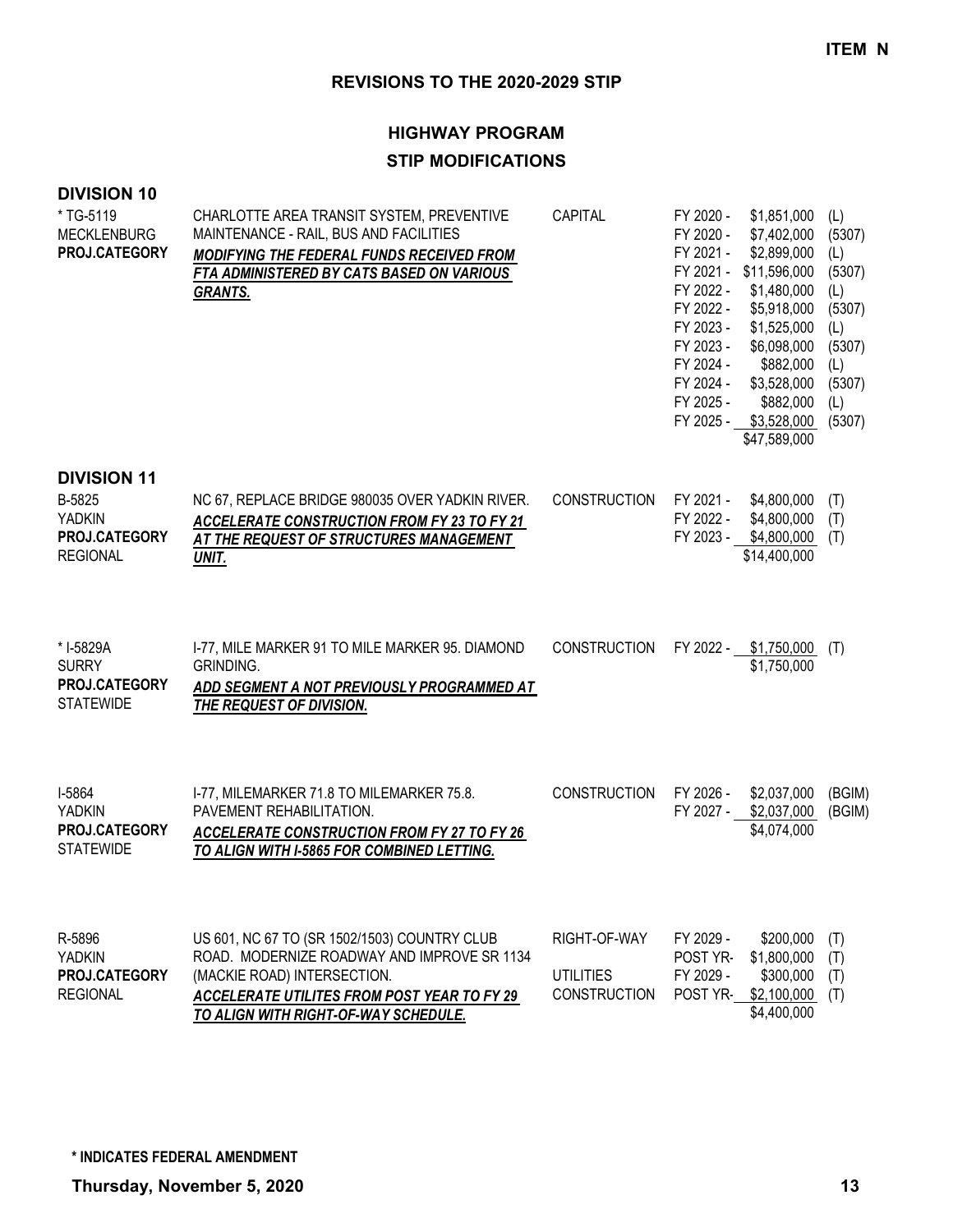# **HIGHWAY PROGRAM STIP MODIFICATIONS**

#### **DIVISION 12**

| EB-5911<br><b>CATAWBA</b><br>PROJ.CATEGORY<br><b>DIVISION</b> | OLD LENOIR ROAD MULTI-USE PATH, 9TH STREET NW<br>TO HICKORY WATER PLANT. CONSTRUCT MULTI-USE<br>PATH.<br>TO ASSIST IN BALANCING FUNDS, DELAY RIGHT-OF-<br><b>WAY FROM FY 20 TO FY 21 AND CONSTRUCTION</b><br><b>FROM FY 20 TO FY 21.</b>                 | RIGHT-OF-WAY<br><b>CONSTRUCTION</b> | FY 2021 -<br>FY 2021 -<br>FY 2021 -<br>FY 2021 -              | \$964,000<br>\$241,000<br>\$6,498,000<br>\$1,625,000<br>\$9,328,000          | (TAANY)<br>(L)<br>(TAANY)<br>(L)          |
|---------------------------------------------------------------|----------------------------------------------------------------------------------------------------------------------------------------------------------------------------------------------------------------------------------------------------------|-------------------------------------|---------------------------------------------------------------|------------------------------------------------------------------------------|-------------------------------------------|
| EB-5937<br><b>CATAWBA</b><br>PROJ.CATEGORY<br><b>DIVISION</b> | HICKORY, BOOK WALK. CONSTRUCT MULTI-USE PATH<br>FROM CITY WALK TO RIDGEVIEW LIBRARY.<br>TO ASSIST IN BALANCING FUNDS, DELAY RIGHT-OF-<br><b>WAY FROM FY 20 TO FY 21. ACCELERATE</b><br>CONSTRUCTION FROM FY 22 TO FY 21 AT THE<br><b>REQUEST OF MPO.</b> | RIGHT-OF-WAY<br><b>CONSTRUCTION</b> | FY 2021 -<br>FY 2021 -<br>FY 2021 -<br>FY 2021 -<br>FY 2021 - | \$180,000<br>\$45,000<br>\$1,500,000<br>\$45,000<br>\$386,000<br>\$2,156,000 | (TADA)<br>(L)<br>(BGANY)<br>(BGDA)<br>(L) |
| EB-5938<br><b>CATAWBA</b><br>PROJ.CATEGORY<br><b>DIVISION</b> | HICKORY, BOOK WALK SOUTH. CONSTRUCT MULTI-<br>USE PATH FROM RIDGEVIEW LIBRARY TO WALMART.<br>TO ASSIST IN BALANCING FUNDS, DELAY RIGHT-OF-<br>WAY FROM FY 20 TO FY 21. ACCELERATE<br>CONSTRUCTION FROM FY 22 TO FY 21 AT THE<br><b>REQUEST OF MPO.</b>   | RIGHT-OF-WAY<br><b>CONSTRUCTION</b> | FY 2021 -<br>FY 2021 -<br>FY 2021 -<br>FY 2021 -<br>FY 2021 - | \$84,000<br>\$21,000<br>\$2,400,000<br>\$116,000<br>\$629,000<br>\$3,250,000 | (TADA)<br>(L)<br>(BGANY)<br>(TADA)<br>(L) |
| EB-5977<br>CATAWBA<br>PROJ.CATEGORY<br><b>DIVISION</b>        | 9TH STREET NW CONNECTOR, CITY WALK TO OLD<br>LENOIR ROAD IN HICKORY. CONSTRUCT MULTI-USE<br>TRAIL ALONG 9TH STREET NW.<br>TO ASSIST IN BALANCING FUNDS, DELAY RIGHT-OF-<br><b>WAY FROM FY 20 TO FY 21 AND CONSTRUCTION</b><br>FROM FY 20 TO FY 21.       | RIGHT-OF-WAY<br><b>CONSTRUCTION</b> | FY 2021 -<br>FY 2021 -<br>FY 2021 -<br>FY 2021 -              | \$86,000<br>\$22,000<br>\$1,168,000<br>\$292,000<br>\$1,568,000              | (BGDA)<br>(L)<br>(BGDA)<br>(L)            |

**\* INDICATES FEDERAL AMENDMENT**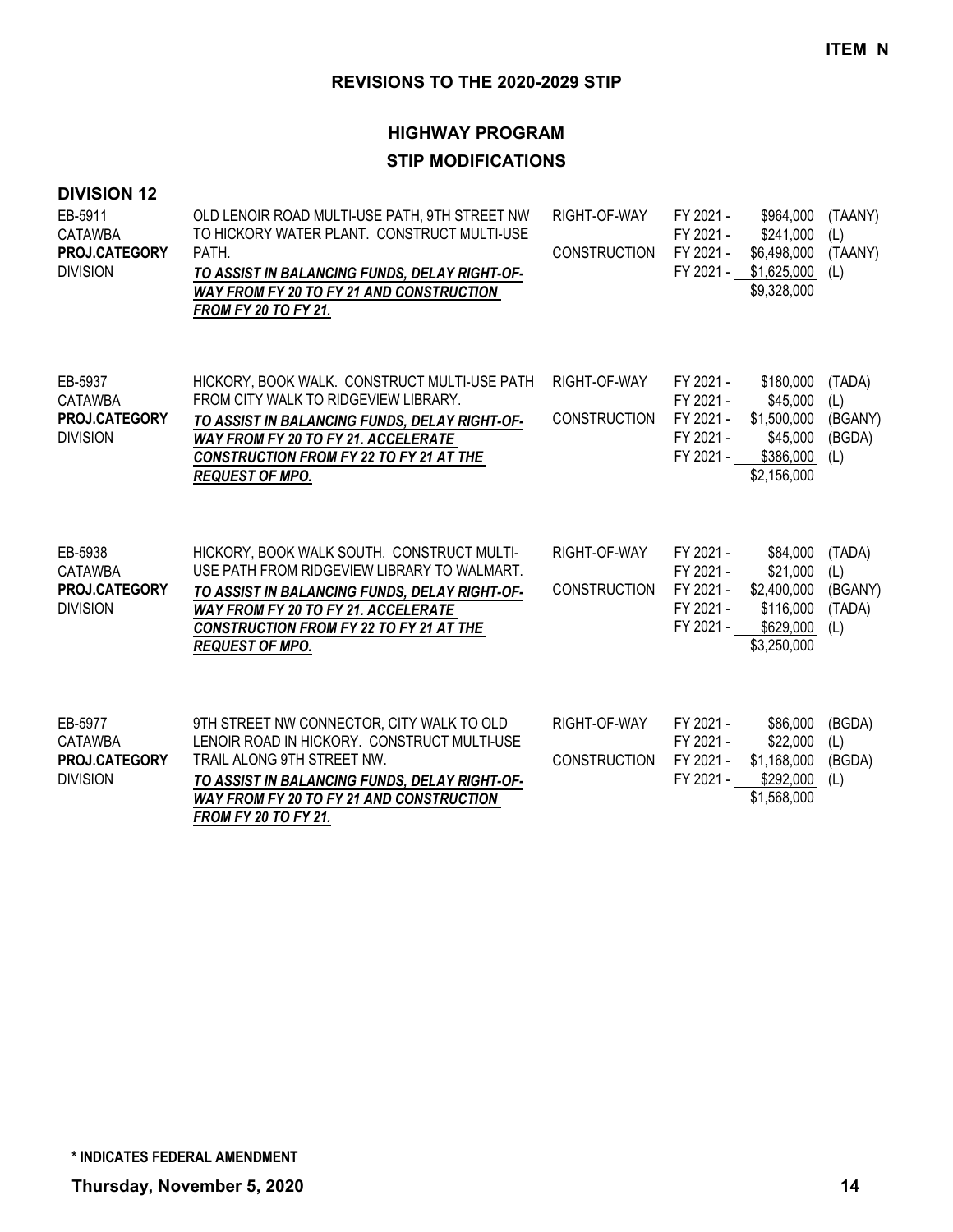# **HIGHWAY PROGRAM STIP MODIFICATIONS**

### **DIVISION 12**

| *I-3819B<br><b>IREDELL</b><br>PROJ.CATEGORY<br><b>STATEWIDE</b>                    | I-40/I-77, FINAL I-40/I-77 INTERCHANGE IMPROVEMENTS BUILD NC CON<br>PROJECT TO UTILIZE BUILD NC BONDS                                                                                                                                                                                                                                                                                    |                                                         | FY 2021 -<br>FY 2022 -<br>FY 2023 -<br>FY 2024 -<br>FY 2025 -<br>FY 2026 -<br>FY 2027 -<br>FY 2028 -<br>FY 2029 - | \$8,707,000<br>\$8,707,000<br>\$8,707,000<br>\$8,707,000<br>\$8,707,000<br>\$8,707,000<br>\$8,707,000<br>\$8,707,000<br>\$8,707,000<br>POST YR-\$52,242,000 | (T)<br>(T)<br>(T)<br>(T)<br>(T)<br>(T)<br>(T)<br>(T)<br>(T)<br>(T) |
|------------------------------------------------------------------------------------|------------------------------------------------------------------------------------------------------------------------------------------------------------------------------------------------------------------------------------------------------------------------------------------------------------------------------------------------------------------------------------------|---------------------------------------------------------|-------------------------------------------------------------------------------------------------------------------|-------------------------------------------------------------------------------------------------------------------------------------------------------------|--------------------------------------------------------------------|
|                                                                                    |                                                                                                                                                                                                                                                                                                                                                                                          | <b>CONSTRUCTION</b>                                     |                                                                                                                   | FY 2020 - \$22,963,000<br>FY 2021 - \$22,963,000<br>FY 2022 - \$22,963,000<br>FY 2023 - \$22,964,000<br>\$222,458,000                                       | (T)<br>(T)<br>(T)<br>(T)                                           |
| U-3608<br><b>GASTON</b><br>PROJ.CATEGORY<br><b>DIVISION</b>                        | NC 7/SR 2903 (N MAIN STREET/BELMONT MT HOLLY<br>ROAD), US 29/74 TO I-85. WIDEN TO CONSISTENT<br>MULTI-LANE TYPICAL SECTION AND CONSTRUCT<br>OPERATIONAL IMPROVEMENTS.<br>ACCELERATE RIGHT-OF-WAY FROM FY 25 TO FY 24<br>AND CONSTRUCTION FROM FY 26 TO FY 25 TO ALIGN<br>SCHEDULE WITH I-5719 FOR COMBINED LETTING.<br><b>CHANGE PROCUREMENT TO PROGRESSIVE DESIGN-</b><br><b>BUILD.</b> | RIGHT-OF-WAY<br><b>UTILITIES</b><br><b>CONSTRUCTION</b> | FY 2024 -<br>FY 2024 -<br>FY 2025 -<br>FY 2026 -                                                                  | \$460,000<br>\$55,000<br>\$2,300,000<br>\$2,300,000<br>\$5,115,000                                                                                          | (T)<br>(T)<br>(T)<br>(T)                                           |
| U-5800<br><b>GASTON</b><br>PROJ.CATEGORY<br><b>REGIONAL</b>                        | NC 7, INTERSECTION OF NC 7/US 74 AND NC 7/US 29.<br>CONSTRUCT NORTHBOUND THROUGH LANE AND<br>INTERSECTION IMPROVEMENTS.<br>ACCELERATE RIGHT-OF-WAY FROM FY 25 TO FY 24<br>AND CONSTRUCTION FROM FY 26 TO FY 25 TO ALIGN<br>SCHEDULE WITH I-5719 FOR COMBINED LETTING.<br><b>CHANGE PROCUREMENT TO PROGRESSIVE DESIGN-</b><br><b>BUILD.</b>                                               | RIGHT-OF-WAY<br><b>CONSTRUCTION</b>                     | FY 2024 -<br>FY 2025 -<br>FY 2025 -<br>FY 2026 -                                                                  | \$1,430,000<br>\$1,430,000<br>\$2,000,000<br>\$2,000,000<br>\$6,860,000                                                                                     | (T)<br>(T)<br>(T)<br>(T)                                           |
| <b>DIVISION 13</b><br>* B-5869<br><b>BURKE</b><br>PROJ.CATEGORY<br><b>REGIONAL</b> | US 64 US 70, REPLACE BRIDGE 110099 OVER<br>SOUTHERN RAILROAD.<br><b>ACCELERATE RIGHT-OF-WAY FROM FY 24 TO FY 21</b><br>AND CONSTRUCTION FROM FY 25 TO FY 22 AT THE                                                                                                                                                                                                                       | RIGHT-OF-WAY<br><b>CONSTRUCTION</b>                     | FY 2021 -<br>FY 2022 -<br>FY 2023 -                                                                               | \$3,167,000<br>\$3,350,000<br>\$3,350,000<br>\$9,867,000                                                                                                    | (NHPB)<br>(NHPB)<br>(NHPB)                                         |

*AND CONSTRUCTION FROM FY 25 TO FY 22 AT THE REQUEST OF STRUCTURES MANAGEMENT UNIT.*

**\* INDICATES FEDERAL AMENDMENT**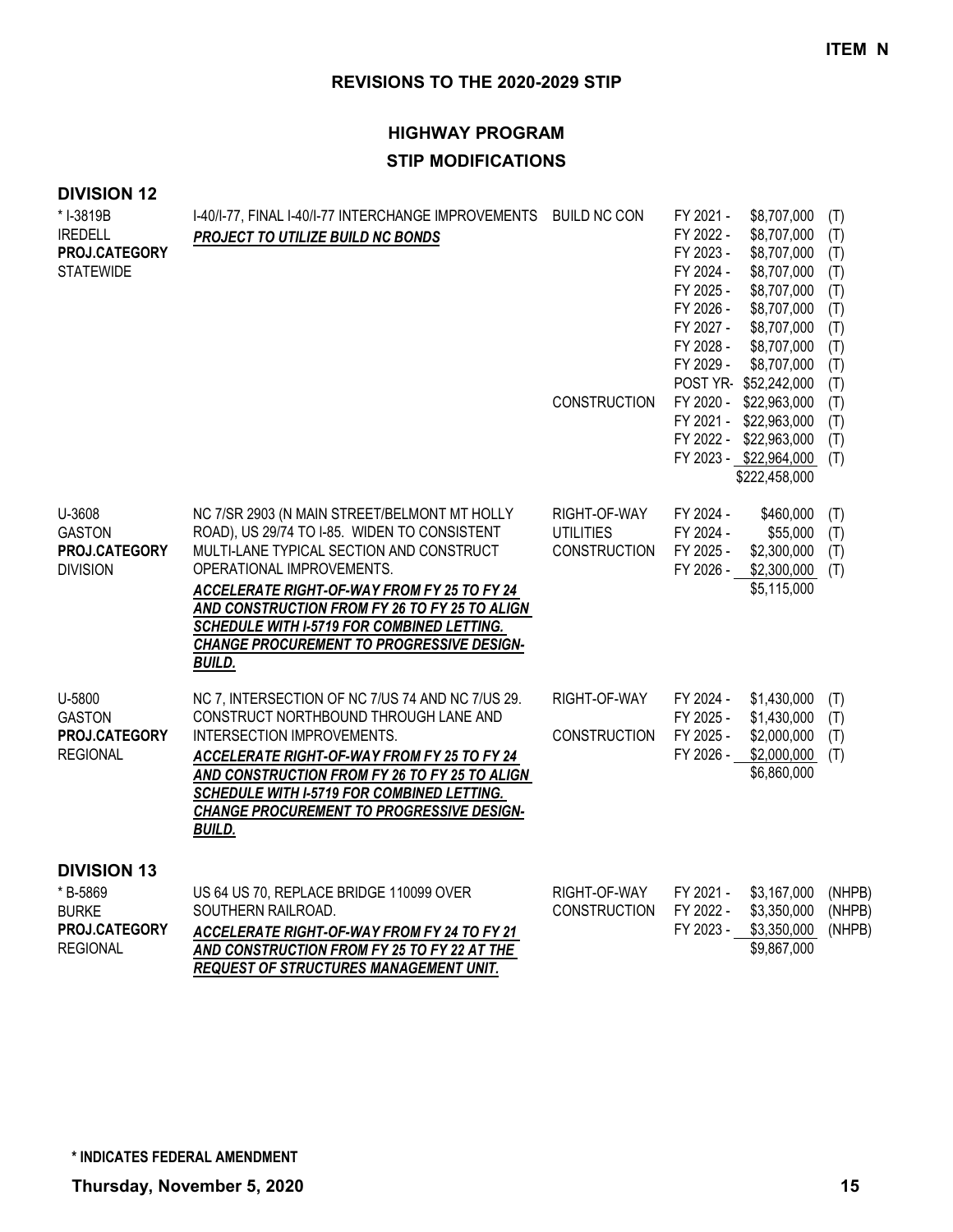# **HIGHWAY PROGRAM STIP MODIFICATIONS**

#### **DIVISION 13**

| EB-5807<br><b>BURKE</b><br>PROJ.CATEGORY<br><b>DIVISION</b>                         | MORGANTON, MORGANTON DOWNTOWN GREENWAY<br>CONNECTOR.<br><b>ACCELERATE CONSTRUCTION FROM FY 22 TO FY 21</b><br>AT THE REQUEST OF MPO.                                                                                                | CONSTRUCTION                        | FY 2021 -<br>FY 2021 -                           | \$1,000,000<br>\$295,000<br>FY 2021 - \$324,000<br>\$1,619,000  | (BGANY)<br>(BGDA)<br>(L)          |
|-------------------------------------------------------------------------------------|-------------------------------------------------------------------------------------------------------------------------------------------------------------------------------------------------------------------------------------|-------------------------------------|--------------------------------------------------|-----------------------------------------------------------------|-----------------------------------|
| I-5009<br><b>BURKE</b><br>PROJ.CATEGORY<br><b>REGIONAL</b>                          | I-40, US 64 (BURKEMONT ROAD). IMPROVE<br>INTERCHANGE.<br>TO ASSIST IN BALANCING FUNDS, DELAY<br><b>CONSTRUCTION FROM FY 29 TO POST YEAR.</b>                                                                                        | RIGHT-OF-WAY<br><b>CONSTRUCTION</b> | FY 2029 -<br>POST YR-<br>POST YR-<br>POST YR-    | \$10,000<br>\$150,000<br>\$990,000<br>\$10,000<br>\$1,160,000   | (NHP)<br>(NHP)<br>(NHFP)<br>(NHP) |
| * TM-5138<br><b>BUNCOMBE</b><br>PROJ.CATEGORY                                       | ASHEVILLE RIDES TRANSIT, JARC OPERATIONS<br>FUNDING ADDED TO FY 20 AND FY 21 AT THE<br><b>REQUEST OF FBR MPO.</b>                                                                                                                   | <b>OPERATIONS</b>                   | FY 2020 -<br>FY 2020 -<br>FY 2021 -<br>FY 2021 - | \$399,000<br>\$399,000<br>\$367,000<br>\$367,000<br>\$1,532,000 | (L)<br>(3037)<br>(L)<br>(3037)    |
| * TM-5163<br><b>BUNCOMBE</b><br><b>HAYWOOD</b><br>PROJ.CATEGORY                     | ASHEVILLE RIDES TRANSIT, CITY OF ASHEVILLE<br>ADMINISTRATIVE OVERSIGHT OF JARC PROJECTS IN<br>THE ASHEVILLE UAZ<br>FUNDING ADDED TO FY 20 AND FY 21 AT THE<br><b>REQUEST OF FBR MPO.</b>                                            | ADMINISTRATIVE FY 2020 -            | FY 2021 -                                        | \$50,000<br>\$52,000<br>\$102,000                               | (L)<br>(L)                        |
| <b>DIVISION 14</b><br>B-3186<br><b>HAYWOOD</b><br>PROJ.CATEGORY<br><b>STATEWIDE</b> | US 23/US 74, REPLACE BRIDGE 430155, AND BRIDGE<br>430158 OVER RICHLAND CREEK.<br><b>ACCELERATE RIGHT-OF-WAY FROM FY 22 TO FY 21</b><br>AND CONSTRUCTION FROM FY 23 TO FY 22 AT THE<br><b>REQUEST OF STRUCTURES MANAGEMENT UNIT.</b> | RIGHT-OF-WAY<br><b>CONSTRUCTION</b> | FY 2021 -<br>FY 2022 -<br>FY 2023 -              | \$800,000<br>\$3,050,000<br>\$3,050,000<br>\$6,900,000          | (NHPB)<br>(NHPB)<br>(NHPB)        |
| * B-5898<br><b>HAYWOOD</b><br>PROJ.CATEGORY<br><b>STATEWIDE</b>                     | US 23 US 74, REPLACE BRIDGE 430168 OVER US 19<br>AND US 23.<br>ACCELERATE RIGHT-OF-WAY FROM FY 23 TO FY 21<br><b>AND CONSTRUCTION FROM FY 24 TO FY 22 AT THE</b><br><b>REQUEST OF STRUCTURES MANAGEMENT UNIT.</b>                   | RIGHT-OF-WAY<br><b>CONSTRUCTION</b> | FY 2021 -<br>FY 2022 -<br>FY 2023 -              | \$150,000<br>\$1,550,000<br>\$1,550,000<br>\$3,250,000          | (NHPB)<br>(NHPB)<br>(NHPB)        |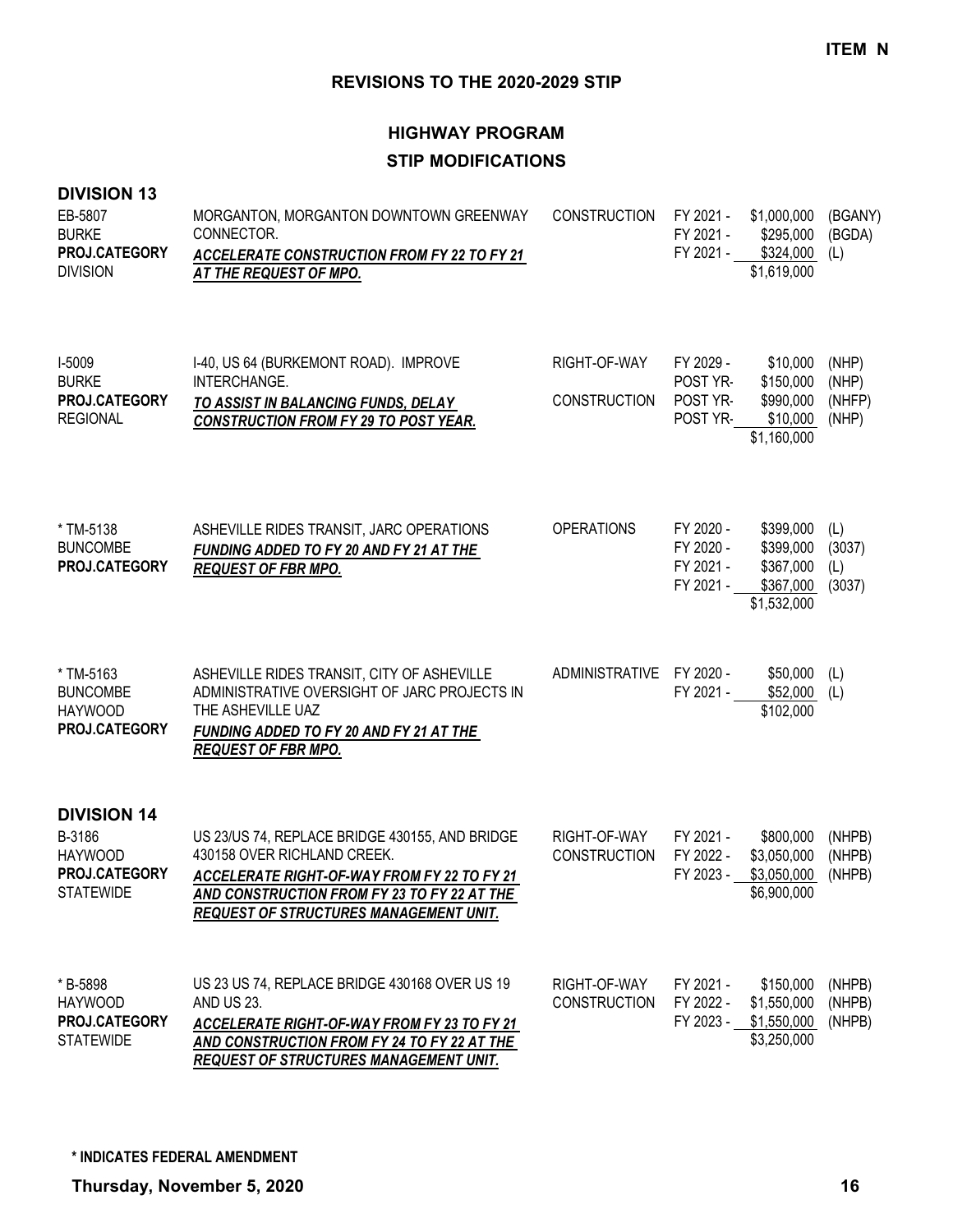# **HIGHWAY PROGRAM STIP MODIFICATIONS**

#### **DIVISION 14**

| * B-5925<br><b>CHEROKEE</b><br>PROJ.CATEGORY<br><b>DIVISION</b> | SR 1548 (OLD HIGHWAY 64), REPLACE BRIDGE 223<br>OVER HIWASSEE RIVER.<br>TO ASSIST IN BALANCING FUNDS, DELAY<br><b>CONSTRUCTION FROM FY 22 TO FY 24.</b>    | RIGHT-OF-WAY<br><b>CONSTRUCTION</b> | FY 2023 -<br>FY 2024 -                                                                                                        | \$260,000<br>\$2,600,000<br>\$2,860,000                                                                                                                   | (BGLT5)<br>(BGLT5)                                                 |
|-----------------------------------------------------------------|------------------------------------------------------------------------------------------------------------------------------------------------------------|-------------------------------------|-------------------------------------------------------------------------------------------------------------------------------|-----------------------------------------------------------------------------------------------------------------------------------------------------------|--------------------------------------------------------------------|
| * R-5734A<br><b>MACON</b><br>PROJ.CATEGORY<br><b>DIVISION</b>   | US 23/US 441, US 64 TO SR 1652 (WIDE HORIZON<br>DRIVE)/SR 1152 (BELDEN CIRCLE).<br>PROJECT TO UTILIZE BUILD NC BONDS.                                      | <b>ENGINEERING</b>                  | FY 2021 -<br>FY 2022 -<br>FY 2023 -<br>FY 2024 -<br>FY 2025 -<br>FY 2026 -<br>FY 2027 -<br>FY 2028 -<br>FY 2029 -<br>POST YR- | \$154,000<br>\$154,000<br>\$154,000<br>\$154,000<br>\$154,000<br>\$154,000<br>\$154,000<br>\$154,000<br>\$154,000<br>\$924,000                            | (T)<br>(T)<br>(T)<br>(T)<br>(T)<br>(T)<br>(T)<br>(T)<br>(T)<br>(T) |
|                                                                 |                                                                                                                                                            | <b>BUILD NC CON</b>                 | FY 2021 -<br>FY 2022 -<br>FY 2023 -<br>FY 2024 -<br>FY 2025 -<br>FY 2026 -<br>FY 2027 -<br>FY 2028 -<br>FY 2029 -             | \$755,000<br>\$755,000<br>\$755,000<br>\$755,000<br>\$755,000<br>\$755,000<br>\$755,000<br>\$755,000<br>\$755,000<br>POST YR- \$4,530,000<br>\$13,635,000 | (T)<br>(T)<br>(T)<br>(T)<br>(T)<br>(T)<br>(T)<br>(T)<br>(T)<br>(T) |
| * TG-6788<br><b>HAYWOOD</b><br>PROJ.CATEGORY                    | ASHEVILLE RIDES TRANSIT, JARC CAPITAL FUNDING<br>FUNDING ADDED TO FY 20 AND FY 21 AT THE<br><b>REQUEST OF FBR MPO.</b>                                     | <b>CAPITAL</b>                      | FY 2020 -<br>FY 2020 -<br>FY 2021 -                                                                                           | \$41,000<br>\$68,000<br>\$94,000<br>\$203,000                                                                                                             | (L)<br>(3037)<br>(3037)                                            |
| * TM-5163<br><b>BUNCOMBE</b><br><b>HAYWOOD</b><br>PROJ.CATEGORY | ASHEVILLE RIDES TRANSIT, CITY OF ASHEVILLE<br>ADMINISTRATIVE OVERSIGHT OF JARC PROJECTS IN<br>THE ASHEVILLE UAZ<br>FUNDING ADDED TO FY 20 AND FY 21 AT THE | ADMINISTRATIVE FY 2020 -            | FY 2021 -                                                                                                                     | \$50,000<br>\$52,000<br>\$102,000                                                                                                                         | (L)<br>(L)                                                         |

*REQUEST OF FBR MPO.*

**\* INDICATES FEDERAL AMENDMENT**